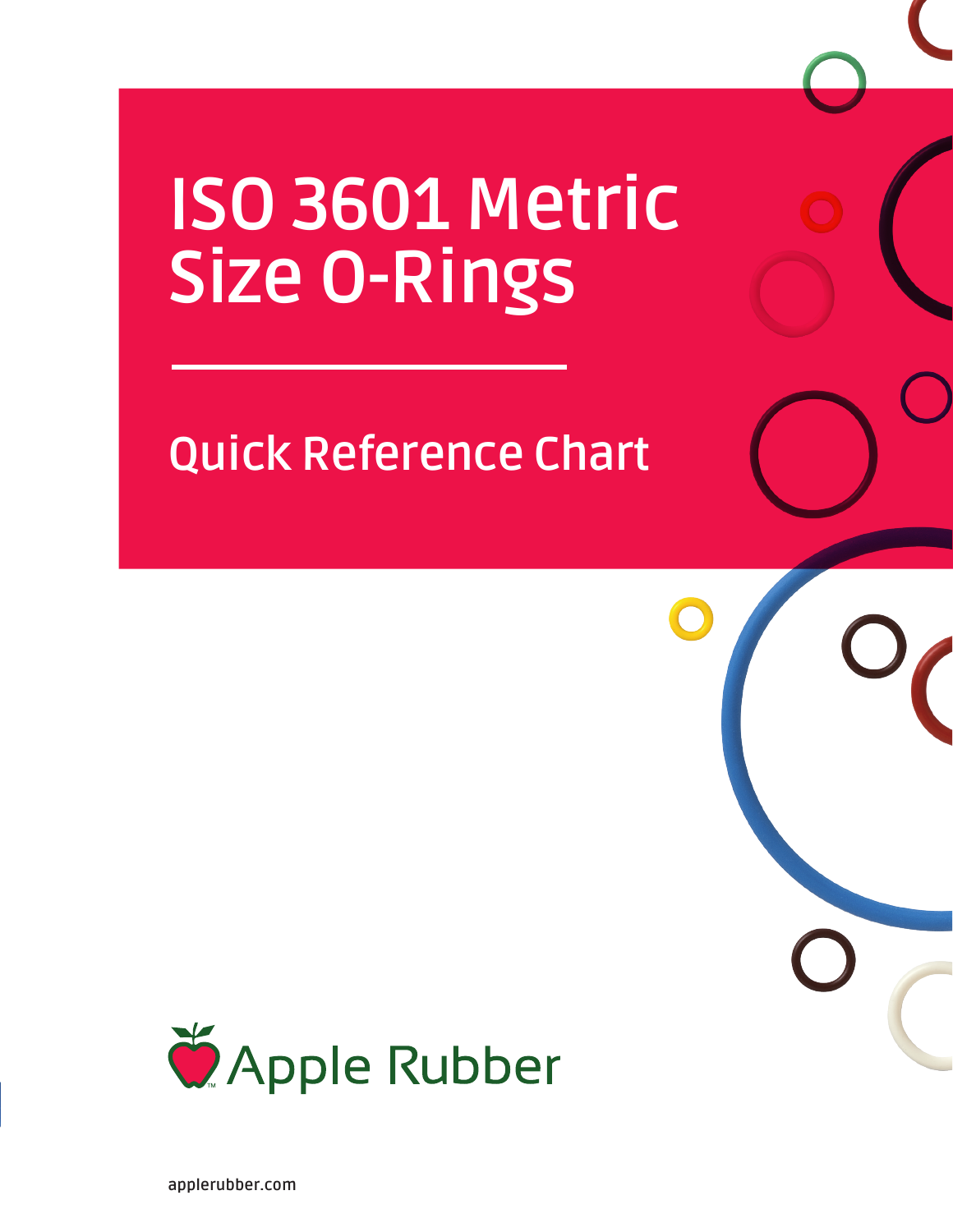# **General Applications**

Apple o-rings are available in a choice of six basic materials, each in a range of optional durometer (Shore A) hardnesses. Other materials available upon request.

**Buna-N/Nitrile:** Buna N/Nitrile rubber is a copolymer of butadiene and acrylonitrile. You will find compounds that are ideally suited for oil and fuel-resistant applications of all types.

#### **Ethylene-Propylene:** In the Ethylene-Propylene family, you will find compounds that are used extensively for outdoor, weather-resistant uses and water applications. The first choice for low torque drive belts.

**Silicone:** In the Silicone family, you will find compounds that are excellent as static seals in extreme temperature conditions.

**Neoprene**® **:** In the Neoprene family, you will find compounds which are the superior sealing materials for the refrigeration industry featuring resistance to ammonia and Freon<sup>®</sup>.

#### **Fluorocarbon:** In the

Fluorocarbon family, you will find compounds that make up the preferred seals for aircraft engines, automotive fuel handling systems and hard vacuum service.

#### **Fluorosilicone:** In the

Fluorosilicone family, you will find compounds that make up seals that are unparalleled for aerospace fuel systems and auto fuel emission control systems.

All materials are compounded under stringent quality control for uniformity of physical property, and to meet or exceed government, military, space program, automotive, F.D.A., industrial and commercial specifications.

#### **To Determine Material:**

- 1. Determine end use: static (stationary) or dynamic (moving).
- 2. List the substance that the seal will be exposed to and check o-ring material resistances in Chemical Compatibility Table(s) listed in the Apple Seal Design Guide.
- 3. List ALL factors of seal application and check material performance.
	- A. Pressure: determines material hardness and selection.
	- B. Heat/Cold: check material temperature range(s).
	- C. Friction: determines material hardness and selection.
	- D. Permeability: important for pneumatic and vacuum applications.
- 4. Medical applications: make sure an Apple representative is aware if medical grade materials are required.

| <b>Materials</b>                       | Apple<br><b>Material</b><br><b>Designation</b> | <b>Durometers</b><br>(Shore A) | Temperature<br>Range**<br>(Dry Heat Only)            | <b>Description</b>                                                                                                                                                                                                                                                                                                                                                                       |
|----------------------------------------|------------------------------------------------|--------------------------------|------------------------------------------------------|------------------------------------------------------------------------------------------------------------------------------------------------------------------------------------------------------------------------------------------------------------------------------------------------------------------------------------------------------------------------------------------|
| Buna-N/Nitrile (NBR)                   | <b>BN</b>                                      | 40 thru 90                     | $-40$ to $+257$ ° F<br>$-40$ to $+125$ °C            | Presently the seal industry's most widely used elastometer. Nitrile<br>combines excellent resistance to petroleum-based oils and fuels,<br>silicone greases, hydraulic fluids, water and alcohols. It has a good<br>balance of such desirable working properties as low compression<br>set, high tensile strength and high abrasion resistance.                                          |
| Ethylene-Propylene (EPM/EPDM)          | <b>FP</b>                                      | 40 thru 90                     | $-40$ to $+275$ ° F<br>$-40$ to $+135$ ° C           | Features good resistance to such polar solvents as ketones (MEK<br>and Acetone). EPM/EPDM is also highly recommended for<br>effective resistance to steam (to 400°F), hot water, silicone oils<br>and greases, dilute acids and alkalies, alcohols and automotive<br>brake fluids. Properly compounded, Ethylene Propylene can<br>provide extended temperature range of -76°F to +350°F. |
| Silicone (Mg; Pmg; Vmg; Pvmg)          | SI.                                            | 25 thru 80                     | $-85$ to $+400$ ° F<br>$-65$ to $+230^{\circ}$ C     | Especially resistant to high, dry heat in primarily static<br>applications. Silicones are fungus resistant, odorless, tasteless,<br>non-toxic elastomers and possess high-resistance to the aging<br>effects of both sunlight and ozone attack.                                                                                                                                          |
| Neoprene® (Chloroprene) (CR)           | CR                                             | 40 thru 90                     | $-40$ to $+250$ ° F<br>$-40$ to $+121$ ° C           | An early developed, oil-resistant substitute for natural rubber,<br>Neoprene features moderate resistance to petroleum oils,<br>good resistance to ozone, sunlight and oxygen aging, relatively<br>low compression set, good resilience, reasonable cost and high<br>resistance to attack by Freon® and Ammonia.                                                                         |
| Fluorocarbon (Viton®) (Fluorel®) (FKM) | VT                                             | 55 thru 95                     | $-13$ to $+446^\circ$ F<br>$-25$ to $+230^{\circ}$ C | Combines high-temperature toughness with wide chemical<br>agent compatibility, Fluorocarbon compounds feature excellent<br>resistance to petroleum products and solvents and good<br>high-temperature compression set characteristics.                                                                                                                                                   |
| Fluorosilicone (Fvmg)                  | <b>FS</b>                                      | 40 thru 80                     | $-75$ to $+400$ ° F<br>$-60$ to $+200^{\circ}$ C.    | Combines the good high and low temperature stability of<br>Silicones with the fuel, oil and solvent resistance of fluorocarbons.<br>FS compounds feature good compression set and resilience<br>properties. FS compounds are suitable for exposure to air,<br>sunlight, ozone, chlorinated and aromatic hydrocarbons.                                                                    |

**The most commonly used durometer is 70. Although other durometers are offered, availability may be limited due to processing or shrinkage factors.**

\*Please check the latest standard for current version. \*\*The temperatures listed are general operating range.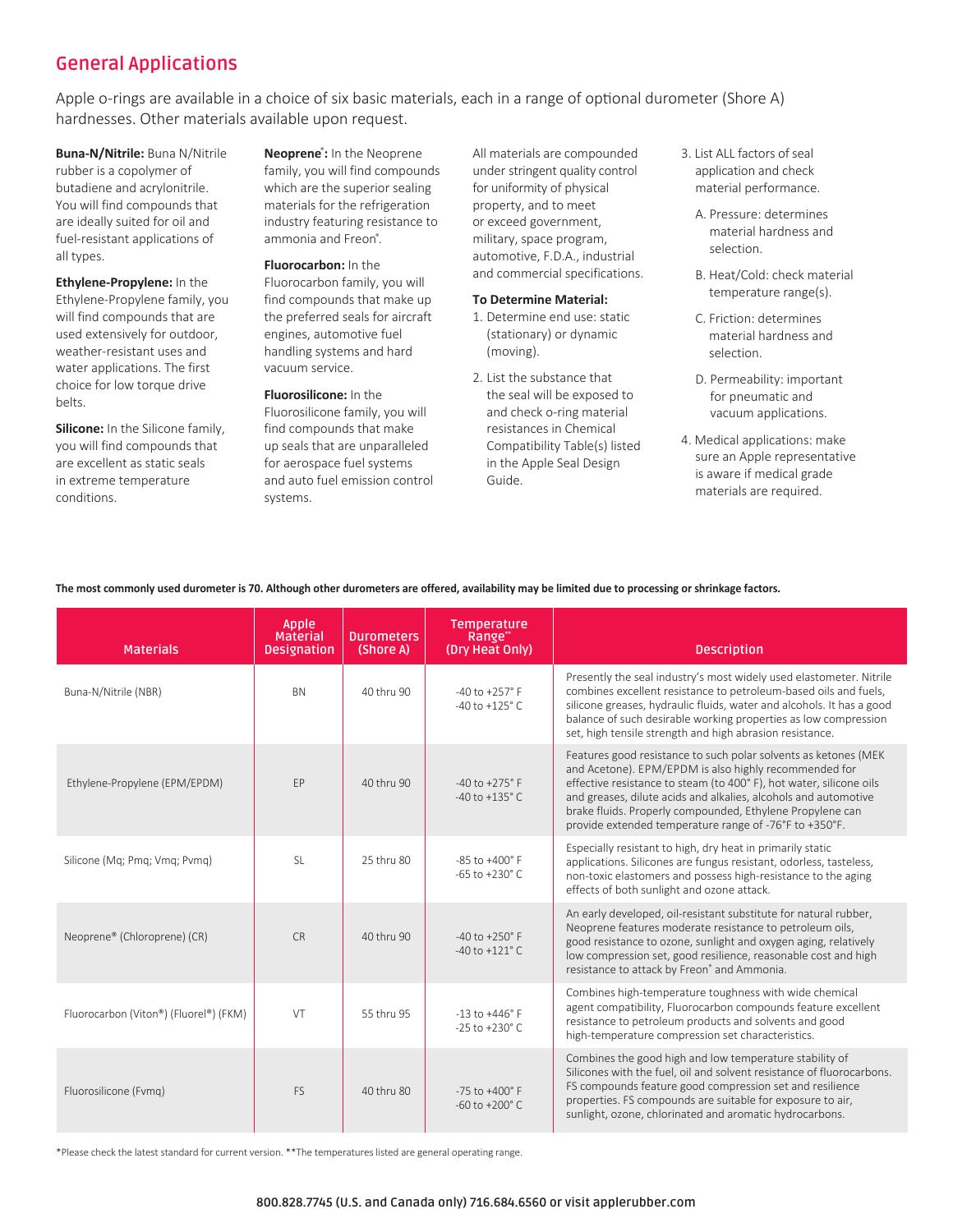# **Standard O-Rings**

#### **Every Metric ISO 3601 Size in Stock:**

Listed in millimeters. Includes all standard Inside Diameters from 0.74mm to 658.88mm, Outer Diameters from 2.78mm to 672.86mm and cross sections (widths) from 1.02 to 6.99mm. Constantly restocked to assure immediate delivery of any size in small and large quantities.

#### **Simplified Reference Easy to Order:**

All the information you need at a glance. All sizes listed by ascending inside diameter (I.D.) in decimal sizes. Standard ISO 3601 Uniform Numbering System (order by a single number).

#### **Choice of Six Materials as Standard:**

Rubber compounds and options of Durometer hardness to satisfy practically any service condition. Check with our sales staff for other material needs.

#### **Fastest Delivery on O-Rings:**

Most likely the size and compound you require is in our stock of over 300,000,000 o-rings. Immediate shipments with no intermediate delays. (Remember – with Apple you can buy direct.)

**How to Order:** The temperatures listed are general operating ranges for the entire family of each compound.

These will vary with specific compounds and/or length of exposure to temperature extremes. For example, silicone may still be serviceable with limited exposure to 300°C.

#### We highly recommend that in all cases, samples of a specific size and compound should be tested in the application before use in production.

Apple Catalog Numbers are identical to the ISO 3601 Numbering System, indicating precise I.D. and Width dimensions of o-rings in one ordering number.

# **How to Determine O-Ring Size\***

#### **For Sequence in Ordering:**

- **1** Size (catalog number)
- **2** Durometer and material
- **3** Quantity

#### **Example:**

110 – 70SLR – 10,000

(size – durometer, material and color – quantity)



\* Shrinkage Size Adjustment: Various o-ring compounds exhibit different shrinkage rates during molding. The normal o-ring sizes herein shown are based upon a 70 Durometer Nitrile standard. For other o-ring materials, be sure to consult your Apple representative.

|                                   |                | Squeeze    |               |                                         |                                            | Groove Width, $\pm$ , 13                   |                                             |                  |                             |
|-----------------------------------|----------------|------------|---------------|-----------------------------------------|--------------------------------------------|--------------------------------------------|---------------------------------------------|------------------|-----------------------------|
| 0-Ring<br><b>Cross</b><br>Section | Gland<br>Depth | Millimeter | $\frac{9}{6}$ | <b>Diametrical</b><br>Clearance<br>Max. | <b>No</b><br><b>Backup</b><br><b>Rings</b> | <b>One</b><br><b>Backup</b><br><b>Ring</b> | <b>Two</b><br><b>Backup</b><br><b>Rings</b> | Groove<br>Radius | <b>Eccentricity</b><br>Max. |
| 1.02                              | .79/.84        | .10/.30    | $11 - 28$     | 0.10                                    | 1.60                                       |                                            | $\overline{\phantom{m}}$                    | $.013 - 0.20$    | 0.05                        |
| 1.27                              | .99/1.04       | .15/.36    | $13 - 26$     | 0.10                                    | 1.85                                       | -                                          | $\qquad \qquad -$                           | $.013 - 0.20$    | 0.05                        |
| 1.52                              | 1.19/1.24      | .20/.41    | 14-25         | 0.10                                    | 2.13                                       | $\overline{\phantom{0}}$                   | $\overline{\phantom{m}}$                    | $.013 - 0.20$    | 0.05                        |
| 1.78                              | 1.40/1.45      | .25/.46    | $15 - 25$     | 0.10                                    | 2.41                                       | 3.81                                       | 5.28                                        | $.013 - 0.38$    | 0.05                        |
| 2.62                              | 2.21/2.29      | .25/.48    | $10 - 18$     | 0.13                                    | 3.68                                       | 4.75                                       | 6.32                                        | $.013 - 0.51$    | 0.08                        |
| 3.53                              | 3.02/3.12      | .30/.06    | $9 - 17$      | 0.15                                    | 4.70                                       | 5.64                                       | 7.65                                        | $.013 - 0.76$    | 0.10                        |
| 5.33                              | 4.65/4.78      | .43/.81    | $8.5 - 15$    | 0.15                                    | 7.24                                       | 8.59                                       | 10.87                                       | $.013 - 1.27$    | 0.15                        |
| 6.99                              | 5.94/6.10      | .074/1.19  | $10.5 - 17$   | 0.18                                    | 9.52                                       | 11.18                                      | 14.71                                       | $.013 - 1.52$    | 0.20                        |

#### **O-Ring Gland Design for Static Seals**

|                                                 |               |             |              |                              | Squeeze       |                                 |                          |                            |                             |                             |                   |      |
|-------------------------------------------------|---------------|-------------|--------------|------------------------------|---------------|---------------------------------|--------------------------|----------------------------|-----------------------------|-----------------------------|-------------------|------|
| Gland<br>0-Ring<br><b>Depth</b><br><b>Cross</b> |               | Radial >O<  |              | $\checkmark$<br>Axial O<br>⌒ |               | <b>Diametrical</b><br>Clearance | Groove Width, $\pm$ , 13 |                            |                             | Groove                      | Eccen-<br>tricity |      |
| Section                                         |               |             | Millimeter   | $\%$                         | Millimeter    | $\frac{9}{6}$                   | Max.                     | <b>No</b><br><b>Backup</b> | <b>One</b><br><b>Backup</b> | <b>Two</b><br><b>Backup</b> | <b>Radius</b>     | Max. |
|                                                 | Radial        | Axial       |              |                              |               |                                 |                          | <b>Rings</b>               | <b>Ring</b>                 | <b>Rings</b>                |                   |      |
| 1.02                                            | $.69 - .76$   | $.69 - .76$ | $.18 - .41$  | 19-37                        | $.18 - .41$   | 19-37                           | 0.08                     | 1.52                       | -                           | $\overline{\phantom{0}}$    | $0.13 - 0.20$     | 0.05 |
| 1.27                                            | $.89 - .99$   | $.86 - .97$ | $.20 - .46$  | $17 - 34$                    | $.23 - .48$   | 19-36                           | 0.10                     | 1.91                       | -                           | $\equiv$                    | $0.13 - 0.20$     | 0.05 |
| 1.52                                            | 1.07-1.19     | 1.07-1.17   | $.25 - .53$  | 18-33                        | $.28 - .53$   | 19-33                           | 0.10                     | 2.29                       |                             | $\overline{\phantom{0}}$    | $0.13 - 0.20$     | 0.05 |
| 1.78                                            | $1.27 - 1.40$ | 1.24-1.37   | $.30 - .58$  | 18-32                        | $.33 - .61$   | 19-33                           | 0.10                     | 2.41                       | 3.81                        | 5.28                        | $0.13 - 0.38$     | 0.05 |
| 2.62                                            | $2.03 - 2.18$ | 1.91-2.06   | $.36 - .66$  | $14 - 25$                    | .48-.79       | 19-29                           | 0.13                     | 3.56                       | 4.62                        | 6.20                        | $0.13 - 0.51$     | 0.08 |
| 3.53                                            | 2.79-2.95     | 2.54-2.74   | $.48 - .84$  | $14 - 23$                    | $.69 - 1.09$  | $20 - 30$                       | 0.15                     | 4.57                       | 5.51                        | 7.52                        | $0.13 - 0.76$     | 0.10 |
| 5.33                                            | 4.32-4.47     | 3.94-4.19   | $.74 - 1.14$ | $14 - 21$                    | $1.02 - 1.52$ | $20 - 28$                       | 0.15                     | 7.11                       | 8.46                        | 10.74                       | $0.13 - 1.27$     | 0.15 |
| 6.99                                            | 5.72-5.97     | 5.21-5.42   | $.86 - 1.42$ | $13 - 20$                    | 1.37-1.93     | $20 - 27$                       | 0.18                     | 9.40                       | 11.05                       | 14.58                       | $0.13 - 1.52$     | 0.20 |

**800.828.7745 (U.S. and Canada only) 716.684.6560 or visit applerubber.com**

### **O-Ring Gland Design for Dynamic Seals**

**Seal Types and Gland Design**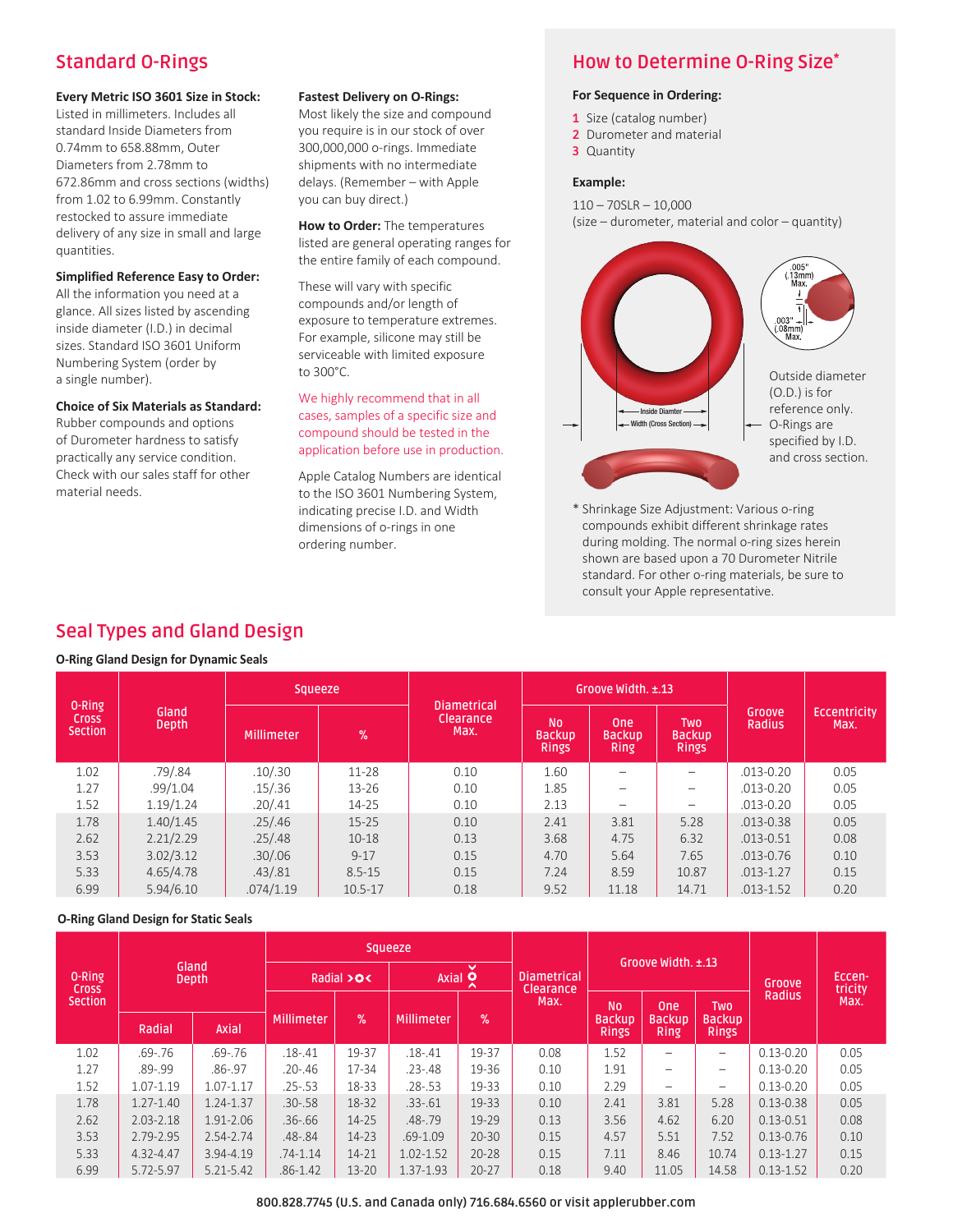| ISO No.          | I.D.             | Width        | I.D. Tol.          | W. Tol.            |
|------------------|------------------|--------------|--------------------|--------------------|
| $-001$           | 0.74             | 1.02         | $\pm$ 0.100        | ± 0.080            |
| $-002$           | 1.07             | 1.27         | ± 0.100            | ± 0.080            |
| $-003$           | 1.42             | 1.52         | ± 0.100            | ± 0.080            |
| $-004$           | 1.78             | 1.78         | ± 0.130            | ± 0.080            |
| $-005$           | 2.57             | 1.78         | ± 0.130            | ± 0.080            |
| $-006$           | 2.90             | 1.78         | ± 0.130            | ± 0.080            |
| $-007$           | 3.68             | 1.78         | ± 0.130            | ± 0.080            |
| $-008$           | 4.47             | 1.78         | ± 0.130            | ± 0.080            |
| $-009$<br>$-010$ | 5.28<br>6.07     | 1.78<br>1.78 | ± 0.130<br>± 0.130 | ± 0.080<br>± 0.080 |
| $-011$           | 7.65             | 1.78         | ± 0.130            | ± 0.080            |
| $-012$           | 9.25             | 1.78         | ± 0.130            | ± 0.080            |
| $-013$           | 10.82            | 1.78         | ± 0.130            | ± 0.080            |
| $-014$           | 12.42            | 1.78         | ± 0.130            | ± 0.080            |
| $-015$           | 14.00            | 1.78         | ± 0.180            | ± 0.080            |
| $-016$           | 15.60            | 1.78         | ± 0.230            | ± 0.080            |
| $-017$           | 17.17            | 1.78         | ± 0.230            | ± 0.080            |
| $-018$           | 18.77            | 1.78         | ± 0.230            | ± 0.080            |
| $-019$           | 20.35            | 1.78         | ± 0.230            | ± 0.080            |
| $-020$           | 21.95            | 1.78         | ± 0.230            | ± 0.080            |
| $-021$           | 23.52            | 1.78         | ± 0.230            | ± 0.080            |
| $-022$           | 25.12            | 1.78         | ± 0.250            | ± 0.080            |
| $-023$           | 26.70            | 1.78         | ± 0.250            | $\pm$ 0.080        |
| $-024$           | 28.30            | 1.78         | ± 0.250            | ± 0.080            |
| $-025$           | 29.87            | 1.78         | ± 0.280            | ± 0.080            |
| $-026$           | 31.47            | 1.78         | ± 0.280            | ± 0.080            |
| $-027$           | 33.05            | 1.78         | ± 0.280            | ± 0.080            |
| $-028$<br>$-029$ | 34.65<br>37.82   | 1.78         | ± 0.330<br>± 0.330 | ± 0.080<br>± 0.080 |
| $-030$           | 41.00            | 1.78<br>1.78 | ± 0.330            | ± 0.080            |
| $-031$           | 44.17            | 1.78         | ± 0.380            | ± 0.080            |
| $-032$           | 47.35            | 1.78         | ± 0.380            | ± 0.080            |
| $-033$           | 50.52            | 1.78         | ± 0.460            | ± 0.080            |
| $-034$           | 53.70            | 1.78         | ± 0.460            | ± 0.080            |
| $-035$           | 56.87            | 1.78         | ± 0.460            | ± 0.080            |
| $-036$           | 60.05            | 1.78         | ± 0.460            | ± 0.080            |
| $-037$           | 63.22            | 1.78         | ± 0.460            | ± 0.080            |
| $-038$           | 66.40            | 1.78         | ± 0.510            | ± 0.080            |
| $-039$           | 69.57            | 1.78         | ± 0.510            | ± 0.080            |
| $-040$           | 72.75            | 1.78         | ± 0.510            | ± 0.080            |
| $-041$           | 75.92            | 1.78         | ± 0.610            | ± 0.080            |
| $-042$           | 82.27            | 1.78         | ± 0.610            | ± 0.080            |
| $-043$           | 88.62            | 1.78         | ± 0.610            | ± 0.080            |
| $-044$           | 94.97            | 1.78         | ± 0.690            | ± 0.080            |
| $-045$           | 101.32           | 1.78         | ± 0.690            | ± 0.080            |
| $-046$           | 107.67           | 1.78         | ± 0.760            | ± 0.080            |
| $-047$<br>$-048$ | 114.02<br>120.37 | 1.78<br>1.78 | ± 0.760<br>± 0.760 | ± 0.080<br>± 0.080 |
| $-049$           | 126.72           | 1.78         | ± 0.940            | ± 0.080            |
| $-050$           | 133.07           | 1.78         | ± 0.940            | ± 0.080            |
| $-102$           | 1.24             | 2.62         | ± 0.130            | ± 0.080            |
| $-103$           | 2.06             | 2.62         | ± 0.130            | ± 0.080            |
| $-104$           | 2.84             | 2.62         | ± 0.130            | ± 0.080            |
| $-105$           | 3.63             | 2.62         | ± 0.130            | ± 0.080            |
| $-106$           | 4.42             | 2.62         | ± 0.130            | ± 0.080            |
| $-107$           | 5.23             | 2.62         | ± 0.130            | ± 0.080            |
| $-108$           | 6.02             | 2.62         | ± 0.130            | ± 0.080            |
| $-109$           | 7.59             | 2.62         | ± 0.130            | ± 0.080            |
| $-110$           | 9.19             | 2.62         | ± 0.130            | ± 0.080            |
| $-111$           | 10.77            | 2.62         | ± 0.130            | ± 0.080            |
| $-112$           | 12.37            | 2.62         | ± 0.130            | ± 0.080            |
| $-113$           | 13.94            | 2.62         | ± 0.180<br>± 0.230 | ± 0.080<br>± 0.080 |
| $-114$<br>$-115$ | 15.54<br>17.12   | 2.62<br>2.62 | ± 0.230            | ± 0.080            |
| $-116$           | 18.72            | 2.62         | ± 0.230            | ± 0.080            |
| $-117$           | 20.29            | 2.62         | ± 0.250            | ± 0.080            |
| $-118$           | 21.89            | 2.62         | ± 0.250            | ± 0.080            |
| $-119$           | 23.47            | 2.62         | ± 0.250            | ± 0.080            |
| $-120$           | 25.07            | 2.62         | ± 0.250            | ± 0.080            |
| $-121$           | 26.64            | 2.62         | ± 0.250            | ± 0.080            |
| $-122$           | 28.24            | 2.62         | ± 0.250            | ± 0.080            |
| $-123$           | 29.82            | 2.62         | ± 0.300            | ± 0.080            |
| $-124$           | 31.42            | 2.62         | ± 0.300            | ± 0.080            |
| $-125$           | 32.99            | 2.62         | ± 0.300            | ± 0.080            |
| $-126$           | 34.59            | 2.62         | ± 0.300            | ± 0.080            |
| $-127$           | 36.17            | 2.62         | ± 0.300            | ± 0.080            |
| $-128$           | 37.77            | 2.62         | ± 0.300            | ± 0.080            |
| $-129$           | 39.34            | 2.62         | ± 0.380            | ± 0.080            |
| $-130$           | 40.94            | 2.62         | ± 0.380            | ± 0.080            |
| $-131$           | 42.52            | 2.62         | ± 0.380            | ± 0.080            |
| $-132$           | 44.12            | 2.62         | ± 0.380            | ± 0.080            |
| $-133$           | 45.69            | 2.62         | ± 0.380            | ± 0.080            |
| $-134$<br>$-135$ | 47.29<br>48.90   | 2.62<br>2.62 | ± 0.380<br>± 0.430 | ± 0.080<br>± 0.080 |
| $-136$           | 50.47            | 2.62         | ± 0.430            | ± 0.080            |
| $-137$           | 52.07            | 2.62         | ± 0.430            | ± 0.080            |
| $-138$           | 53.64            | 2.62         | ± 0.430            | ± 0.080            |
| $-139$           | 55.25            | 2.62         | ± 0.430            | ± 0.080            |
| $-140$           | 56.82            | 2.62         | ± 0.430            | ± 0.080            |

| $-141$<br>58.42<br>± 0.510<br>2.62<br>± 0.080<br>$-142$<br>59.99<br>± 0.510<br>± 0.080<br>2.62<br>$-143$<br>61.60<br>2.62<br>± 0.510<br>± 0.080<br>$-144$<br>± 0.510<br>± 0.080<br>63.17<br>2.62<br>$-145$<br>± 0.510<br>± 0.080<br>64.77<br>2.62<br>$-146$<br>± 0.080<br>66.34<br>2.62<br>± 0.510<br>$-147$<br>67.95<br>± 0.560<br>± 0.080<br>2.62<br>$-148$<br>± 0.560<br>69.52<br>2.62<br>± 0.080<br>$-149$<br>71.12<br>2.62<br>± 0.560<br>± 0.080<br>$-150$<br>72.69<br>2.62<br>± 0.560<br>± 0.080<br>$-151$<br>75.87<br>2.62<br>± 0.610<br>± 0.080<br>$-152$<br>82.22<br>2.62<br>± 0.610<br>± 0.080<br>$-153$<br>88.57<br>2.62<br>± 0.610<br>± 0.080<br>94.92<br>$-154$<br>2.62<br>± 0.710<br>± 0.080<br>$-155$<br>101.27<br>2.62<br>± 0.710<br>± 0.080<br>$-156$<br>107.62<br>2.62<br>± 0.760<br>± 0.080<br>$-157$<br>± 0.760<br>113.97<br>2.62<br>± 0.080<br>$-158$<br>120.32<br>2.62<br>± 0.760<br>± 0.080<br>$-159$<br>126.67<br>2.62<br>± 0.890<br>± 0.080<br>$-160$<br>133.02<br>2.62<br>± 0.890<br>± 0.080<br>$-161$<br>139.37<br>2.62<br>± 0.890<br>± 0.080<br>$-162$<br>145.72<br>2.62<br>± 0.890<br>± 0.080<br>$-163$<br>152.07<br>2.62<br>± 0.890<br>± 0.080<br>$-164$<br>± 0.080<br>158.42<br>2.62<br>± 1.020<br>164.77<br>± 1.020<br>$-165$<br>2.62<br>± 0.080<br>$-166$<br>171.12<br>2.62<br>± 1.020<br>± 0.080<br>$-167$<br>177.47<br>2.62<br>± 1.020<br>± 0.080<br>$-168$<br>183.82<br>2.62<br>± 1.140<br>± 0.080<br>$-169$<br>190.17<br>2.62<br>± 1.140<br>± 0.080<br>$-170$<br>196.52<br>2.62<br>± 1.140<br>± 0.080<br>$-171$<br>202.87<br>2.62<br>± 1.140<br>± 0.080<br>$-172$<br>209.22<br>2.62<br>± 1.270<br>± 0.080<br>$-173$<br>215.57<br>2.62<br>± 0.080<br>± 1.270<br>$-174$<br>221.92<br>± 1.270<br>± 0.080<br>2.62<br>$-175$<br>228.27<br>2.62<br>± 1.270<br>± 0.080<br>2.62<br>$-176$<br>234.62<br>± 1.400<br>± 0.080<br>$-177$<br>240.97<br>2.62<br>±1.400<br>± 0.080<br>$-178$<br>247.32<br>2.62<br>± 1.400<br>± 0.080<br>$-201$<br>4.34<br>3.53<br>± 0.130<br>± 0.100<br>5.94<br>± 0.100<br>$-202$<br>3.53<br>± 0.130<br>$-203$<br>7.52<br>3.53<br>± 0.130<br>± 0.100<br>$-204$<br>3.53<br>9.12<br>± 0.130<br>± 0.100<br>$-205$<br>3.53<br>10.69<br>± 0.130<br>± 0.100<br>$-206$<br>12.29<br>3.53<br>± 0.130<br>± 0.100<br>$-207$<br>13.87<br>3.53<br>± 0.180<br>± 0.100<br>$-208$<br>15.47<br>3.53<br>± 0.230<br>± 0.100<br>$-209$<br>17.04<br>3.53<br>± 0.230<br>± 0.100<br>$-210$<br>18.64<br>3.53<br>± 0.250<br>± 0.100<br>± 0.250<br>$-211$<br>20.22<br>3.53<br>± 0.100<br>$-212$<br>21.82<br>3.53<br>± 0.250<br>± 0.100<br>± 0.250<br>$-213$<br>23.39<br>3.53<br>± 0.100<br>24.99<br>± 0.250<br>$-214$<br>3.53<br>± 0.100<br>$-215$<br>26.57<br>3.53<br>± 0.250<br>± 0.100<br>$-216$<br>28.17<br>3.53<br>± 0.300<br>± 0.100<br>$-217$<br>3.53<br>± 0.300<br>$\pm$ 0.100<br>29.74<br>31.34<br>$-218$<br>3.53<br>± 0.300<br>± 0.100<br>$-219$<br>32.92<br>3.53<br>± 0.300<br>± 0.100<br>$-220$<br>34.52<br>3.53<br>± 0.300<br>± 0.100<br>$-221$<br>36.09<br>3.53<br>± 0.300<br>± 0.100<br>$-222$<br>37.69<br>3.53<br>± 0.380<br>± 0.100<br>$-223$<br>40.87<br>3.53<br>± 0.380<br>± 0.100<br>$-224$<br>± 0.380<br>± 0.100<br>44.04<br>3.53<br>$-225$<br>3.53<br>± 0.460<br>± 0.100<br>47.22<br>$-226$<br>50.39<br>3.53<br>± 0.460<br>± 0.100<br>$-227$<br>53.57<br>3.53<br>± 0.460<br>± 0.100<br>$-228$<br>56.74<br>3.53<br>± 0.510<br>± 0.100<br>$-229$<br>59.92<br>3.53<br>± 0.510<br>± 0.100<br>$-230$<br>63.09<br>3.53<br>± 0.510<br>± 0.100<br>$-231$<br>66.27<br>3.53<br>± 0.510<br>± 0.100<br>$-232$<br>3.53<br>± 0.610<br>± 0.100<br>69.44<br>$-233$<br>72.62<br>3.53<br>± 0.610<br>± 0.100<br>75.79<br>$-234$<br>3.53<br>± 0.610<br>± 0.100<br>$-235$<br>78.97<br>3.53<br>± 0.610<br>± 0.100<br>$-236$<br>82.14<br>3.53<br>± 0.610<br>± 0.100<br>$-237$<br>85.32<br>3.53<br>± 0.100<br>± 0.610<br>$-238$<br>88.49<br>3.53<br>± 0.610<br>± 0.100<br>$-239$<br>91.67<br>3.53<br>± 0.710<br>± 0.100<br>$-240$<br>94.84<br>3.53<br>± 0.710<br>± 0.100<br>$-241$<br>3.53<br>± 0.710<br>± 0.100<br>98.02<br>$-242$<br>101.19<br>3.53<br>± 0.710<br>± 0.100<br>$-243$<br>104.37<br>3.53<br>± 0.710<br>± 0.100<br>$-244$<br>107.54<br>3.53<br>± 0.760<br>± 0.100<br>$-245$<br>110.72<br>3.53<br>± 0.760<br>± 0.100<br>$-246$<br>3.53<br>± 0.760<br>± 0.100<br>113.89<br>$-247$<br>117.07<br>3.53<br>± 0.760<br>± 0.100<br>$-248$<br>120.24<br>3.53<br>± 0.760<br>± 0.100<br>$-249$<br>123.42<br>3.53<br>± 0.890<br>± 0.100<br>$-250$<br>3.53<br>± 0.890<br>± 0.100<br>126.59 | ISO No. | I.D. | Width | I.D. Tol. | W. Tol. |
|----------------------------------------------------------------------------------------------------------------------------------------------------------------------------------------------------------------------------------------------------------------------------------------------------------------------------------------------------------------------------------------------------------------------------------------------------------------------------------------------------------------------------------------------------------------------------------------------------------------------------------------------------------------------------------------------------------------------------------------------------------------------------------------------------------------------------------------------------------------------------------------------------------------------------------------------------------------------------------------------------------------------------------------------------------------------------------------------------------------------------------------------------------------------------------------------------------------------------------------------------------------------------------------------------------------------------------------------------------------------------------------------------------------------------------------------------------------------------------------------------------------------------------------------------------------------------------------------------------------------------------------------------------------------------------------------------------------------------------------------------------------------------------------------------------------------------------------------------------------------------------------------------------------------------------------------------------------------------------------------------------------------------------------------------------------------------------------------------------------------------------------------------------------------------------------------------------------------------------------------------------------------------------------------------------------------------------------------------------------------------------------------------------------------------------------------------------------------------------------------------------------------------------------------------------------------------------------------------------------------------------------------------------------------------------------------------------------------------------------------------------------------------------------------------------------------------------------------------------------------------------------------------------------------------------------------------------------------------------------------------------------------------------------------------------------------------------------------------------------------------------------------------------------------------------------------------------------------------------------------------------------------------------------------------------------------------------------------------------------------------------------------------------------------------------------------------------------------------------------------------------------------------------------------------------------------------------------------------------------------------------------------------------------------------------------------------------------------------------------------------------------------------------------------------------------------------------------------------------------------------------------------------------------------------------------------------------------------------------------------------------------------------------------------------------------------------------------------------------------------------------------------------------------------------------------------------------------------------------------------------------------------------------------------------------------------------------------------------------------------------------------------------------------------------------------------------------------------------------------------------------------------|---------|------|-------|-----------|---------|
|                                                                                                                                                                                                                                                                                                                                                                                                                                                                                                                                                                                                                                                                                                                                                                                                                                                                                                                                                                                                                                                                                                                                                                                                                                                                                                                                                                                                                                                                                                                                                                                                                                                                                                                                                                                                                                                                                                                                                                                                                                                                                                                                                                                                                                                                                                                                                                                                                                                                                                                                                                                                                                                                                                                                                                                                                                                                                                                                                                                                                                                                                                                                                                                                                                                                                                                                                                                                                                                                                                                                                                                                                                                                                                                                                                                                                                                                                                                                                                                                                                                                                                                                                                                                                                                                                                                                                                                                                                                                                                                      |         |      |       |           |         |
|                                                                                                                                                                                                                                                                                                                                                                                                                                                                                                                                                                                                                                                                                                                                                                                                                                                                                                                                                                                                                                                                                                                                                                                                                                                                                                                                                                                                                                                                                                                                                                                                                                                                                                                                                                                                                                                                                                                                                                                                                                                                                                                                                                                                                                                                                                                                                                                                                                                                                                                                                                                                                                                                                                                                                                                                                                                                                                                                                                                                                                                                                                                                                                                                                                                                                                                                                                                                                                                                                                                                                                                                                                                                                                                                                                                                                                                                                                                                                                                                                                                                                                                                                                                                                                                                                                                                                                                                                                                                                                                      |         |      |       |           |         |
|                                                                                                                                                                                                                                                                                                                                                                                                                                                                                                                                                                                                                                                                                                                                                                                                                                                                                                                                                                                                                                                                                                                                                                                                                                                                                                                                                                                                                                                                                                                                                                                                                                                                                                                                                                                                                                                                                                                                                                                                                                                                                                                                                                                                                                                                                                                                                                                                                                                                                                                                                                                                                                                                                                                                                                                                                                                                                                                                                                                                                                                                                                                                                                                                                                                                                                                                                                                                                                                                                                                                                                                                                                                                                                                                                                                                                                                                                                                                                                                                                                                                                                                                                                                                                                                                                                                                                                                                                                                                                                                      |         |      |       |           |         |
|                                                                                                                                                                                                                                                                                                                                                                                                                                                                                                                                                                                                                                                                                                                                                                                                                                                                                                                                                                                                                                                                                                                                                                                                                                                                                                                                                                                                                                                                                                                                                                                                                                                                                                                                                                                                                                                                                                                                                                                                                                                                                                                                                                                                                                                                                                                                                                                                                                                                                                                                                                                                                                                                                                                                                                                                                                                                                                                                                                                                                                                                                                                                                                                                                                                                                                                                                                                                                                                                                                                                                                                                                                                                                                                                                                                                                                                                                                                                                                                                                                                                                                                                                                                                                                                                                                                                                                                                                                                                                                                      |         |      |       |           |         |
|                                                                                                                                                                                                                                                                                                                                                                                                                                                                                                                                                                                                                                                                                                                                                                                                                                                                                                                                                                                                                                                                                                                                                                                                                                                                                                                                                                                                                                                                                                                                                                                                                                                                                                                                                                                                                                                                                                                                                                                                                                                                                                                                                                                                                                                                                                                                                                                                                                                                                                                                                                                                                                                                                                                                                                                                                                                                                                                                                                                                                                                                                                                                                                                                                                                                                                                                                                                                                                                                                                                                                                                                                                                                                                                                                                                                                                                                                                                                                                                                                                                                                                                                                                                                                                                                                                                                                                                                                                                                                                                      |         |      |       |           |         |
|                                                                                                                                                                                                                                                                                                                                                                                                                                                                                                                                                                                                                                                                                                                                                                                                                                                                                                                                                                                                                                                                                                                                                                                                                                                                                                                                                                                                                                                                                                                                                                                                                                                                                                                                                                                                                                                                                                                                                                                                                                                                                                                                                                                                                                                                                                                                                                                                                                                                                                                                                                                                                                                                                                                                                                                                                                                                                                                                                                                                                                                                                                                                                                                                                                                                                                                                                                                                                                                                                                                                                                                                                                                                                                                                                                                                                                                                                                                                                                                                                                                                                                                                                                                                                                                                                                                                                                                                                                                                                                                      |         |      |       |           |         |
|                                                                                                                                                                                                                                                                                                                                                                                                                                                                                                                                                                                                                                                                                                                                                                                                                                                                                                                                                                                                                                                                                                                                                                                                                                                                                                                                                                                                                                                                                                                                                                                                                                                                                                                                                                                                                                                                                                                                                                                                                                                                                                                                                                                                                                                                                                                                                                                                                                                                                                                                                                                                                                                                                                                                                                                                                                                                                                                                                                                                                                                                                                                                                                                                                                                                                                                                                                                                                                                                                                                                                                                                                                                                                                                                                                                                                                                                                                                                                                                                                                                                                                                                                                                                                                                                                                                                                                                                                                                                                                                      |         |      |       |           |         |
|                                                                                                                                                                                                                                                                                                                                                                                                                                                                                                                                                                                                                                                                                                                                                                                                                                                                                                                                                                                                                                                                                                                                                                                                                                                                                                                                                                                                                                                                                                                                                                                                                                                                                                                                                                                                                                                                                                                                                                                                                                                                                                                                                                                                                                                                                                                                                                                                                                                                                                                                                                                                                                                                                                                                                                                                                                                                                                                                                                                                                                                                                                                                                                                                                                                                                                                                                                                                                                                                                                                                                                                                                                                                                                                                                                                                                                                                                                                                                                                                                                                                                                                                                                                                                                                                                                                                                                                                                                                                                                                      |         |      |       |           |         |
|                                                                                                                                                                                                                                                                                                                                                                                                                                                                                                                                                                                                                                                                                                                                                                                                                                                                                                                                                                                                                                                                                                                                                                                                                                                                                                                                                                                                                                                                                                                                                                                                                                                                                                                                                                                                                                                                                                                                                                                                                                                                                                                                                                                                                                                                                                                                                                                                                                                                                                                                                                                                                                                                                                                                                                                                                                                                                                                                                                                                                                                                                                                                                                                                                                                                                                                                                                                                                                                                                                                                                                                                                                                                                                                                                                                                                                                                                                                                                                                                                                                                                                                                                                                                                                                                                                                                                                                                                                                                                                                      |         |      |       |           |         |
|                                                                                                                                                                                                                                                                                                                                                                                                                                                                                                                                                                                                                                                                                                                                                                                                                                                                                                                                                                                                                                                                                                                                                                                                                                                                                                                                                                                                                                                                                                                                                                                                                                                                                                                                                                                                                                                                                                                                                                                                                                                                                                                                                                                                                                                                                                                                                                                                                                                                                                                                                                                                                                                                                                                                                                                                                                                                                                                                                                                                                                                                                                                                                                                                                                                                                                                                                                                                                                                                                                                                                                                                                                                                                                                                                                                                                                                                                                                                                                                                                                                                                                                                                                                                                                                                                                                                                                                                                                                                                                                      |         |      |       |           |         |
|                                                                                                                                                                                                                                                                                                                                                                                                                                                                                                                                                                                                                                                                                                                                                                                                                                                                                                                                                                                                                                                                                                                                                                                                                                                                                                                                                                                                                                                                                                                                                                                                                                                                                                                                                                                                                                                                                                                                                                                                                                                                                                                                                                                                                                                                                                                                                                                                                                                                                                                                                                                                                                                                                                                                                                                                                                                                                                                                                                                                                                                                                                                                                                                                                                                                                                                                                                                                                                                                                                                                                                                                                                                                                                                                                                                                                                                                                                                                                                                                                                                                                                                                                                                                                                                                                                                                                                                                                                                                                                                      |         |      |       |           |         |
|                                                                                                                                                                                                                                                                                                                                                                                                                                                                                                                                                                                                                                                                                                                                                                                                                                                                                                                                                                                                                                                                                                                                                                                                                                                                                                                                                                                                                                                                                                                                                                                                                                                                                                                                                                                                                                                                                                                                                                                                                                                                                                                                                                                                                                                                                                                                                                                                                                                                                                                                                                                                                                                                                                                                                                                                                                                                                                                                                                                                                                                                                                                                                                                                                                                                                                                                                                                                                                                                                                                                                                                                                                                                                                                                                                                                                                                                                                                                                                                                                                                                                                                                                                                                                                                                                                                                                                                                                                                                                                                      |         |      |       |           |         |
|                                                                                                                                                                                                                                                                                                                                                                                                                                                                                                                                                                                                                                                                                                                                                                                                                                                                                                                                                                                                                                                                                                                                                                                                                                                                                                                                                                                                                                                                                                                                                                                                                                                                                                                                                                                                                                                                                                                                                                                                                                                                                                                                                                                                                                                                                                                                                                                                                                                                                                                                                                                                                                                                                                                                                                                                                                                                                                                                                                                                                                                                                                                                                                                                                                                                                                                                                                                                                                                                                                                                                                                                                                                                                                                                                                                                                                                                                                                                                                                                                                                                                                                                                                                                                                                                                                                                                                                                                                                                                                                      |         |      |       |           |         |
|                                                                                                                                                                                                                                                                                                                                                                                                                                                                                                                                                                                                                                                                                                                                                                                                                                                                                                                                                                                                                                                                                                                                                                                                                                                                                                                                                                                                                                                                                                                                                                                                                                                                                                                                                                                                                                                                                                                                                                                                                                                                                                                                                                                                                                                                                                                                                                                                                                                                                                                                                                                                                                                                                                                                                                                                                                                                                                                                                                                                                                                                                                                                                                                                                                                                                                                                                                                                                                                                                                                                                                                                                                                                                                                                                                                                                                                                                                                                                                                                                                                                                                                                                                                                                                                                                                                                                                                                                                                                                                                      |         |      |       |           |         |
|                                                                                                                                                                                                                                                                                                                                                                                                                                                                                                                                                                                                                                                                                                                                                                                                                                                                                                                                                                                                                                                                                                                                                                                                                                                                                                                                                                                                                                                                                                                                                                                                                                                                                                                                                                                                                                                                                                                                                                                                                                                                                                                                                                                                                                                                                                                                                                                                                                                                                                                                                                                                                                                                                                                                                                                                                                                                                                                                                                                                                                                                                                                                                                                                                                                                                                                                                                                                                                                                                                                                                                                                                                                                                                                                                                                                                                                                                                                                                                                                                                                                                                                                                                                                                                                                                                                                                                                                                                                                                                                      |         |      |       |           |         |
|                                                                                                                                                                                                                                                                                                                                                                                                                                                                                                                                                                                                                                                                                                                                                                                                                                                                                                                                                                                                                                                                                                                                                                                                                                                                                                                                                                                                                                                                                                                                                                                                                                                                                                                                                                                                                                                                                                                                                                                                                                                                                                                                                                                                                                                                                                                                                                                                                                                                                                                                                                                                                                                                                                                                                                                                                                                                                                                                                                                                                                                                                                                                                                                                                                                                                                                                                                                                                                                                                                                                                                                                                                                                                                                                                                                                                                                                                                                                                                                                                                                                                                                                                                                                                                                                                                                                                                                                                                                                                                                      |         |      |       |           |         |
|                                                                                                                                                                                                                                                                                                                                                                                                                                                                                                                                                                                                                                                                                                                                                                                                                                                                                                                                                                                                                                                                                                                                                                                                                                                                                                                                                                                                                                                                                                                                                                                                                                                                                                                                                                                                                                                                                                                                                                                                                                                                                                                                                                                                                                                                                                                                                                                                                                                                                                                                                                                                                                                                                                                                                                                                                                                                                                                                                                                                                                                                                                                                                                                                                                                                                                                                                                                                                                                                                                                                                                                                                                                                                                                                                                                                                                                                                                                                                                                                                                                                                                                                                                                                                                                                                                                                                                                                                                                                                                                      |         |      |       |           |         |
|                                                                                                                                                                                                                                                                                                                                                                                                                                                                                                                                                                                                                                                                                                                                                                                                                                                                                                                                                                                                                                                                                                                                                                                                                                                                                                                                                                                                                                                                                                                                                                                                                                                                                                                                                                                                                                                                                                                                                                                                                                                                                                                                                                                                                                                                                                                                                                                                                                                                                                                                                                                                                                                                                                                                                                                                                                                                                                                                                                                                                                                                                                                                                                                                                                                                                                                                                                                                                                                                                                                                                                                                                                                                                                                                                                                                                                                                                                                                                                                                                                                                                                                                                                                                                                                                                                                                                                                                                                                                                                                      |         |      |       |           |         |
|                                                                                                                                                                                                                                                                                                                                                                                                                                                                                                                                                                                                                                                                                                                                                                                                                                                                                                                                                                                                                                                                                                                                                                                                                                                                                                                                                                                                                                                                                                                                                                                                                                                                                                                                                                                                                                                                                                                                                                                                                                                                                                                                                                                                                                                                                                                                                                                                                                                                                                                                                                                                                                                                                                                                                                                                                                                                                                                                                                                                                                                                                                                                                                                                                                                                                                                                                                                                                                                                                                                                                                                                                                                                                                                                                                                                                                                                                                                                                                                                                                                                                                                                                                                                                                                                                                                                                                                                                                                                                                                      |         |      |       |           |         |
|                                                                                                                                                                                                                                                                                                                                                                                                                                                                                                                                                                                                                                                                                                                                                                                                                                                                                                                                                                                                                                                                                                                                                                                                                                                                                                                                                                                                                                                                                                                                                                                                                                                                                                                                                                                                                                                                                                                                                                                                                                                                                                                                                                                                                                                                                                                                                                                                                                                                                                                                                                                                                                                                                                                                                                                                                                                                                                                                                                                                                                                                                                                                                                                                                                                                                                                                                                                                                                                                                                                                                                                                                                                                                                                                                                                                                                                                                                                                                                                                                                                                                                                                                                                                                                                                                                                                                                                                                                                                                                                      |         |      |       |           |         |
|                                                                                                                                                                                                                                                                                                                                                                                                                                                                                                                                                                                                                                                                                                                                                                                                                                                                                                                                                                                                                                                                                                                                                                                                                                                                                                                                                                                                                                                                                                                                                                                                                                                                                                                                                                                                                                                                                                                                                                                                                                                                                                                                                                                                                                                                                                                                                                                                                                                                                                                                                                                                                                                                                                                                                                                                                                                                                                                                                                                                                                                                                                                                                                                                                                                                                                                                                                                                                                                                                                                                                                                                                                                                                                                                                                                                                                                                                                                                                                                                                                                                                                                                                                                                                                                                                                                                                                                                                                                                                                                      |         |      |       |           |         |
|                                                                                                                                                                                                                                                                                                                                                                                                                                                                                                                                                                                                                                                                                                                                                                                                                                                                                                                                                                                                                                                                                                                                                                                                                                                                                                                                                                                                                                                                                                                                                                                                                                                                                                                                                                                                                                                                                                                                                                                                                                                                                                                                                                                                                                                                                                                                                                                                                                                                                                                                                                                                                                                                                                                                                                                                                                                                                                                                                                                                                                                                                                                                                                                                                                                                                                                                                                                                                                                                                                                                                                                                                                                                                                                                                                                                                                                                                                                                                                                                                                                                                                                                                                                                                                                                                                                                                                                                                                                                                                                      |         |      |       |           |         |
|                                                                                                                                                                                                                                                                                                                                                                                                                                                                                                                                                                                                                                                                                                                                                                                                                                                                                                                                                                                                                                                                                                                                                                                                                                                                                                                                                                                                                                                                                                                                                                                                                                                                                                                                                                                                                                                                                                                                                                                                                                                                                                                                                                                                                                                                                                                                                                                                                                                                                                                                                                                                                                                                                                                                                                                                                                                                                                                                                                                                                                                                                                                                                                                                                                                                                                                                                                                                                                                                                                                                                                                                                                                                                                                                                                                                                                                                                                                                                                                                                                                                                                                                                                                                                                                                                                                                                                                                                                                                                                                      |         |      |       |           |         |
|                                                                                                                                                                                                                                                                                                                                                                                                                                                                                                                                                                                                                                                                                                                                                                                                                                                                                                                                                                                                                                                                                                                                                                                                                                                                                                                                                                                                                                                                                                                                                                                                                                                                                                                                                                                                                                                                                                                                                                                                                                                                                                                                                                                                                                                                                                                                                                                                                                                                                                                                                                                                                                                                                                                                                                                                                                                                                                                                                                                                                                                                                                                                                                                                                                                                                                                                                                                                                                                                                                                                                                                                                                                                                                                                                                                                                                                                                                                                                                                                                                                                                                                                                                                                                                                                                                                                                                                                                                                                                                                      |         |      |       |           |         |
|                                                                                                                                                                                                                                                                                                                                                                                                                                                                                                                                                                                                                                                                                                                                                                                                                                                                                                                                                                                                                                                                                                                                                                                                                                                                                                                                                                                                                                                                                                                                                                                                                                                                                                                                                                                                                                                                                                                                                                                                                                                                                                                                                                                                                                                                                                                                                                                                                                                                                                                                                                                                                                                                                                                                                                                                                                                                                                                                                                                                                                                                                                                                                                                                                                                                                                                                                                                                                                                                                                                                                                                                                                                                                                                                                                                                                                                                                                                                                                                                                                                                                                                                                                                                                                                                                                                                                                                                                                                                                                                      |         |      |       |           |         |
|                                                                                                                                                                                                                                                                                                                                                                                                                                                                                                                                                                                                                                                                                                                                                                                                                                                                                                                                                                                                                                                                                                                                                                                                                                                                                                                                                                                                                                                                                                                                                                                                                                                                                                                                                                                                                                                                                                                                                                                                                                                                                                                                                                                                                                                                                                                                                                                                                                                                                                                                                                                                                                                                                                                                                                                                                                                                                                                                                                                                                                                                                                                                                                                                                                                                                                                                                                                                                                                                                                                                                                                                                                                                                                                                                                                                                                                                                                                                                                                                                                                                                                                                                                                                                                                                                                                                                                                                                                                                                                                      |         |      |       |           |         |
|                                                                                                                                                                                                                                                                                                                                                                                                                                                                                                                                                                                                                                                                                                                                                                                                                                                                                                                                                                                                                                                                                                                                                                                                                                                                                                                                                                                                                                                                                                                                                                                                                                                                                                                                                                                                                                                                                                                                                                                                                                                                                                                                                                                                                                                                                                                                                                                                                                                                                                                                                                                                                                                                                                                                                                                                                                                                                                                                                                                                                                                                                                                                                                                                                                                                                                                                                                                                                                                                                                                                                                                                                                                                                                                                                                                                                                                                                                                                                                                                                                                                                                                                                                                                                                                                                                                                                                                                                                                                                                                      |         |      |       |           |         |
|                                                                                                                                                                                                                                                                                                                                                                                                                                                                                                                                                                                                                                                                                                                                                                                                                                                                                                                                                                                                                                                                                                                                                                                                                                                                                                                                                                                                                                                                                                                                                                                                                                                                                                                                                                                                                                                                                                                                                                                                                                                                                                                                                                                                                                                                                                                                                                                                                                                                                                                                                                                                                                                                                                                                                                                                                                                                                                                                                                                                                                                                                                                                                                                                                                                                                                                                                                                                                                                                                                                                                                                                                                                                                                                                                                                                                                                                                                                                                                                                                                                                                                                                                                                                                                                                                                                                                                                                                                                                                                                      |         |      |       |           |         |
|                                                                                                                                                                                                                                                                                                                                                                                                                                                                                                                                                                                                                                                                                                                                                                                                                                                                                                                                                                                                                                                                                                                                                                                                                                                                                                                                                                                                                                                                                                                                                                                                                                                                                                                                                                                                                                                                                                                                                                                                                                                                                                                                                                                                                                                                                                                                                                                                                                                                                                                                                                                                                                                                                                                                                                                                                                                                                                                                                                                                                                                                                                                                                                                                                                                                                                                                                                                                                                                                                                                                                                                                                                                                                                                                                                                                                                                                                                                                                                                                                                                                                                                                                                                                                                                                                                                                                                                                                                                                                                                      |         |      |       |           |         |
|                                                                                                                                                                                                                                                                                                                                                                                                                                                                                                                                                                                                                                                                                                                                                                                                                                                                                                                                                                                                                                                                                                                                                                                                                                                                                                                                                                                                                                                                                                                                                                                                                                                                                                                                                                                                                                                                                                                                                                                                                                                                                                                                                                                                                                                                                                                                                                                                                                                                                                                                                                                                                                                                                                                                                                                                                                                                                                                                                                                                                                                                                                                                                                                                                                                                                                                                                                                                                                                                                                                                                                                                                                                                                                                                                                                                                                                                                                                                                                                                                                                                                                                                                                                                                                                                                                                                                                                                                                                                                                                      |         |      |       |           |         |
|                                                                                                                                                                                                                                                                                                                                                                                                                                                                                                                                                                                                                                                                                                                                                                                                                                                                                                                                                                                                                                                                                                                                                                                                                                                                                                                                                                                                                                                                                                                                                                                                                                                                                                                                                                                                                                                                                                                                                                                                                                                                                                                                                                                                                                                                                                                                                                                                                                                                                                                                                                                                                                                                                                                                                                                                                                                                                                                                                                                                                                                                                                                                                                                                                                                                                                                                                                                                                                                                                                                                                                                                                                                                                                                                                                                                                                                                                                                                                                                                                                                                                                                                                                                                                                                                                                                                                                                                                                                                                                                      |         |      |       |           |         |
|                                                                                                                                                                                                                                                                                                                                                                                                                                                                                                                                                                                                                                                                                                                                                                                                                                                                                                                                                                                                                                                                                                                                                                                                                                                                                                                                                                                                                                                                                                                                                                                                                                                                                                                                                                                                                                                                                                                                                                                                                                                                                                                                                                                                                                                                                                                                                                                                                                                                                                                                                                                                                                                                                                                                                                                                                                                                                                                                                                                                                                                                                                                                                                                                                                                                                                                                                                                                                                                                                                                                                                                                                                                                                                                                                                                                                                                                                                                                                                                                                                                                                                                                                                                                                                                                                                                                                                                                                                                                                                                      |         |      |       |           |         |
|                                                                                                                                                                                                                                                                                                                                                                                                                                                                                                                                                                                                                                                                                                                                                                                                                                                                                                                                                                                                                                                                                                                                                                                                                                                                                                                                                                                                                                                                                                                                                                                                                                                                                                                                                                                                                                                                                                                                                                                                                                                                                                                                                                                                                                                                                                                                                                                                                                                                                                                                                                                                                                                                                                                                                                                                                                                                                                                                                                                                                                                                                                                                                                                                                                                                                                                                                                                                                                                                                                                                                                                                                                                                                                                                                                                                                                                                                                                                                                                                                                                                                                                                                                                                                                                                                                                                                                                                                                                                                                                      |         |      |       |           |         |
|                                                                                                                                                                                                                                                                                                                                                                                                                                                                                                                                                                                                                                                                                                                                                                                                                                                                                                                                                                                                                                                                                                                                                                                                                                                                                                                                                                                                                                                                                                                                                                                                                                                                                                                                                                                                                                                                                                                                                                                                                                                                                                                                                                                                                                                                                                                                                                                                                                                                                                                                                                                                                                                                                                                                                                                                                                                                                                                                                                                                                                                                                                                                                                                                                                                                                                                                                                                                                                                                                                                                                                                                                                                                                                                                                                                                                                                                                                                                                                                                                                                                                                                                                                                                                                                                                                                                                                                                                                                                                                                      |         |      |       |           |         |
|                                                                                                                                                                                                                                                                                                                                                                                                                                                                                                                                                                                                                                                                                                                                                                                                                                                                                                                                                                                                                                                                                                                                                                                                                                                                                                                                                                                                                                                                                                                                                                                                                                                                                                                                                                                                                                                                                                                                                                                                                                                                                                                                                                                                                                                                                                                                                                                                                                                                                                                                                                                                                                                                                                                                                                                                                                                                                                                                                                                                                                                                                                                                                                                                                                                                                                                                                                                                                                                                                                                                                                                                                                                                                                                                                                                                                                                                                                                                                                                                                                                                                                                                                                                                                                                                                                                                                                                                                                                                                                                      |         |      |       |           |         |
|                                                                                                                                                                                                                                                                                                                                                                                                                                                                                                                                                                                                                                                                                                                                                                                                                                                                                                                                                                                                                                                                                                                                                                                                                                                                                                                                                                                                                                                                                                                                                                                                                                                                                                                                                                                                                                                                                                                                                                                                                                                                                                                                                                                                                                                                                                                                                                                                                                                                                                                                                                                                                                                                                                                                                                                                                                                                                                                                                                                                                                                                                                                                                                                                                                                                                                                                                                                                                                                                                                                                                                                                                                                                                                                                                                                                                                                                                                                                                                                                                                                                                                                                                                                                                                                                                                                                                                                                                                                                                                                      |         |      |       |           |         |
|                                                                                                                                                                                                                                                                                                                                                                                                                                                                                                                                                                                                                                                                                                                                                                                                                                                                                                                                                                                                                                                                                                                                                                                                                                                                                                                                                                                                                                                                                                                                                                                                                                                                                                                                                                                                                                                                                                                                                                                                                                                                                                                                                                                                                                                                                                                                                                                                                                                                                                                                                                                                                                                                                                                                                                                                                                                                                                                                                                                                                                                                                                                                                                                                                                                                                                                                                                                                                                                                                                                                                                                                                                                                                                                                                                                                                                                                                                                                                                                                                                                                                                                                                                                                                                                                                                                                                                                                                                                                                                                      |         |      |       |           |         |
|                                                                                                                                                                                                                                                                                                                                                                                                                                                                                                                                                                                                                                                                                                                                                                                                                                                                                                                                                                                                                                                                                                                                                                                                                                                                                                                                                                                                                                                                                                                                                                                                                                                                                                                                                                                                                                                                                                                                                                                                                                                                                                                                                                                                                                                                                                                                                                                                                                                                                                                                                                                                                                                                                                                                                                                                                                                                                                                                                                                                                                                                                                                                                                                                                                                                                                                                                                                                                                                                                                                                                                                                                                                                                                                                                                                                                                                                                                                                                                                                                                                                                                                                                                                                                                                                                                                                                                                                                                                                                                                      |         |      |       |           |         |
|                                                                                                                                                                                                                                                                                                                                                                                                                                                                                                                                                                                                                                                                                                                                                                                                                                                                                                                                                                                                                                                                                                                                                                                                                                                                                                                                                                                                                                                                                                                                                                                                                                                                                                                                                                                                                                                                                                                                                                                                                                                                                                                                                                                                                                                                                                                                                                                                                                                                                                                                                                                                                                                                                                                                                                                                                                                                                                                                                                                                                                                                                                                                                                                                                                                                                                                                                                                                                                                                                                                                                                                                                                                                                                                                                                                                                                                                                                                                                                                                                                                                                                                                                                                                                                                                                                                                                                                                                                                                                                                      |         |      |       |           |         |
|                                                                                                                                                                                                                                                                                                                                                                                                                                                                                                                                                                                                                                                                                                                                                                                                                                                                                                                                                                                                                                                                                                                                                                                                                                                                                                                                                                                                                                                                                                                                                                                                                                                                                                                                                                                                                                                                                                                                                                                                                                                                                                                                                                                                                                                                                                                                                                                                                                                                                                                                                                                                                                                                                                                                                                                                                                                                                                                                                                                                                                                                                                                                                                                                                                                                                                                                                                                                                                                                                                                                                                                                                                                                                                                                                                                                                                                                                                                                                                                                                                                                                                                                                                                                                                                                                                                                                                                                                                                                                                                      |         |      |       |           |         |
|                                                                                                                                                                                                                                                                                                                                                                                                                                                                                                                                                                                                                                                                                                                                                                                                                                                                                                                                                                                                                                                                                                                                                                                                                                                                                                                                                                                                                                                                                                                                                                                                                                                                                                                                                                                                                                                                                                                                                                                                                                                                                                                                                                                                                                                                                                                                                                                                                                                                                                                                                                                                                                                                                                                                                                                                                                                                                                                                                                                                                                                                                                                                                                                                                                                                                                                                                                                                                                                                                                                                                                                                                                                                                                                                                                                                                                                                                                                                                                                                                                                                                                                                                                                                                                                                                                                                                                                                                                                                                                                      |         |      |       |           |         |
|                                                                                                                                                                                                                                                                                                                                                                                                                                                                                                                                                                                                                                                                                                                                                                                                                                                                                                                                                                                                                                                                                                                                                                                                                                                                                                                                                                                                                                                                                                                                                                                                                                                                                                                                                                                                                                                                                                                                                                                                                                                                                                                                                                                                                                                                                                                                                                                                                                                                                                                                                                                                                                                                                                                                                                                                                                                                                                                                                                                                                                                                                                                                                                                                                                                                                                                                                                                                                                                                                                                                                                                                                                                                                                                                                                                                                                                                                                                                                                                                                                                                                                                                                                                                                                                                                                                                                                                                                                                                                                                      |         |      |       |           |         |
|                                                                                                                                                                                                                                                                                                                                                                                                                                                                                                                                                                                                                                                                                                                                                                                                                                                                                                                                                                                                                                                                                                                                                                                                                                                                                                                                                                                                                                                                                                                                                                                                                                                                                                                                                                                                                                                                                                                                                                                                                                                                                                                                                                                                                                                                                                                                                                                                                                                                                                                                                                                                                                                                                                                                                                                                                                                                                                                                                                                                                                                                                                                                                                                                                                                                                                                                                                                                                                                                                                                                                                                                                                                                                                                                                                                                                                                                                                                                                                                                                                                                                                                                                                                                                                                                                                                                                                                                                                                                                                                      |         |      |       |           |         |
|                                                                                                                                                                                                                                                                                                                                                                                                                                                                                                                                                                                                                                                                                                                                                                                                                                                                                                                                                                                                                                                                                                                                                                                                                                                                                                                                                                                                                                                                                                                                                                                                                                                                                                                                                                                                                                                                                                                                                                                                                                                                                                                                                                                                                                                                                                                                                                                                                                                                                                                                                                                                                                                                                                                                                                                                                                                                                                                                                                                                                                                                                                                                                                                                                                                                                                                                                                                                                                                                                                                                                                                                                                                                                                                                                                                                                                                                                                                                                                                                                                                                                                                                                                                                                                                                                                                                                                                                                                                                                                                      |         |      |       |           |         |
|                                                                                                                                                                                                                                                                                                                                                                                                                                                                                                                                                                                                                                                                                                                                                                                                                                                                                                                                                                                                                                                                                                                                                                                                                                                                                                                                                                                                                                                                                                                                                                                                                                                                                                                                                                                                                                                                                                                                                                                                                                                                                                                                                                                                                                                                                                                                                                                                                                                                                                                                                                                                                                                                                                                                                                                                                                                                                                                                                                                                                                                                                                                                                                                                                                                                                                                                                                                                                                                                                                                                                                                                                                                                                                                                                                                                                                                                                                                                                                                                                                                                                                                                                                                                                                                                                                                                                                                                                                                                                                                      |         |      |       |           |         |
|                                                                                                                                                                                                                                                                                                                                                                                                                                                                                                                                                                                                                                                                                                                                                                                                                                                                                                                                                                                                                                                                                                                                                                                                                                                                                                                                                                                                                                                                                                                                                                                                                                                                                                                                                                                                                                                                                                                                                                                                                                                                                                                                                                                                                                                                                                                                                                                                                                                                                                                                                                                                                                                                                                                                                                                                                                                                                                                                                                                                                                                                                                                                                                                                                                                                                                                                                                                                                                                                                                                                                                                                                                                                                                                                                                                                                                                                                                                                                                                                                                                                                                                                                                                                                                                                                                                                                                                                                                                                                                                      |         |      |       |           |         |
|                                                                                                                                                                                                                                                                                                                                                                                                                                                                                                                                                                                                                                                                                                                                                                                                                                                                                                                                                                                                                                                                                                                                                                                                                                                                                                                                                                                                                                                                                                                                                                                                                                                                                                                                                                                                                                                                                                                                                                                                                                                                                                                                                                                                                                                                                                                                                                                                                                                                                                                                                                                                                                                                                                                                                                                                                                                                                                                                                                                                                                                                                                                                                                                                                                                                                                                                                                                                                                                                                                                                                                                                                                                                                                                                                                                                                                                                                                                                                                                                                                                                                                                                                                                                                                                                                                                                                                                                                                                                                                                      |         |      |       |           |         |
|                                                                                                                                                                                                                                                                                                                                                                                                                                                                                                                                                                                                                                                                                                                                                                                                                                                                                                                                                                                                                                                                                                                                                                                                                                                                                                                                                                                                                                                                                                                                                                                                                                                                                                                                                                                                                                                                                                                                                                                                                                                                                                                                                                                                                                                                                                                                                                                                                                                                                                                                                                                                                                                                                                                                                                                                                                                                                                                                                                                                                                                                                                                                                                                                                                                                                                                                                                                                                                                                                                                                                                                                                                                                                                                                                                                                                                                                                                                                                                                                                                                                                                                                                                                                                                                                                                                                                                                                                                                                                                                      |         |      |       |           |         |
|                                                                                                                                                                                                                                                                                                                                                                                                                                                                                                                                                                                                                                                                                                                                                                                                                                                                                                                                                                                                                                                                                                                                                                                                                                                                                                                                                                                                                                                                                                                                                                                                                                                                                                                                                                                                                                                                                                                                                                                                                                                                                                                                                                                                                                                                                                                                                                                                                                                                                                                                                                                                                                                                                                                                                                                                                                                                                                                                                                                                                                                                                                                                                                                                                                                                                                                                                                                                                                                                                                                                                                                                                                                                                                                                                                                                                                                                                                                                                                                                                                                                                                                                                                                                                                                                                                                                                                                                                                                                                                                      |         |      |       |           |         |
|                                                                                                                                                                                                                                                                                                                                                                                                                                                                                                                                                                                                                                                                                                                                                                                                                                                                                                                                                                                                                                                                                                                                                                                                                                                                                                                                                                                                                                                                                                                                                                                                                                                                                                                                                                                                                                                                                                                                                                                                                                                                                                                                                                                                                                                                                                                                                                                                                                                                                                                                                                                                                                                                                                                                                                                                                                                                                                                                                                                                                                                                                                                                                                                                                                                                                                                                                                                                                                                                                                                                                                                                                                                                                                                                                                                                                                                                                                                                                                                                                                                                                                                                                                                                                                                                                                                                                                                                                                                                                                                      |         |      |       |           |         |
|                                                                                                                                                                                                                                                                                                                                                                                                                                                                                                                                                                                                                                                                                                                                                                                                                                                                                                                                                                                                                                                                                                                                                                                                                                                                                                                                                                                                                                                                                                                                                                                                                                                                                                                                                                                                                                                                                                                                                                                                                                                                                                                                                                                                                                                                                                                                                                                                                                                                                                                                                                                                                                                                                                                                                                                                                                                                                                                                                                                                                                                                                                                                                                                                                                                                                                                                                                                                                                                                                                                                                                                                                                                                                                                                                                                                                                                                                                                                                                                                                                                                                                                                                                                                                                                                                                                                                                                                                                                                                                                      |         |      |       |           |         |
|                                                                                                                                                                                                                                                                                                                                                                                                                                                                                                                                                                                                                                                                                                                                                                                                                                                                                                                                                                                                                                                                                                                                                                                                                                                                                                                                                                                                                                                                                                                                                                                                                                                                                                                                                                                                                                                                                                                                                                                                                                                                                                                                                                                                                                                                                                                                                                                                                                                                                                                                                                                                                                                                                                                                                                                                                                                                                                                                                                                                                                                                                                                                                                                                                                                                                                                                                                                                                                                                                                                                                                                                                                                                                                                                                                                                                                                                                                                                                                                                                                                                                                                                                                                                                                                                                                                                                                                                                                                                                                                      |         |      |       |           |         |
|                                                                                                                                                                                                                                                                                                                                                                                                                                                                                                                                                                                                                                                                                                                                                                                                                                                                                                                                                                                                                                                                                                                                                                                                                                                                                                                                                                                                                                                                                                                                                                                                                                                                                                                                                                                                                                                                                                                                                                                                                                                                                                                                                                                                                                                                                                                                                                                                                                                                                                                                                                                                                                                                                                                                                                                                                                                                                                                                                                                                                                                                                                                                                                                                                                                                                                                                                                                                                                                                                                                                                                                                                                                                                                                                                                                                                                                                                                                                                                                                                                                                                                                                                                                                                                                                                                                                                                                                                                                                                                                      |         |      |       |           |         |
|                                                                                                                                                                                                                                                                                                                                                                                                                                                                                                                                                                                                                                                                                                                                                                                                                                                                                                                                                                                                                                                                                                                                                                                                                                                                                                                                                                                                                                                                                                                                                                                                                                                                                                                                                                                                                                                                                                                                                                                                                                                                                                                                                                                                                                                                                                                                                                                                                                                                                                                                                                                                                                                                                                                                                                                                                                                                                                                                                                                                                                                                                                                                                                                                                                                                                                                                                                                                                                                                                                                                                                                                                                                                                                                                                                                                                                                                                                                                                                                                                                                                                                                                                                                                                                                                                                                                                                                                                                                                                                                      |         |      |       |           |         |
|                                                                                                                                                                                                                                                                                                                                                                                                                                                                                                                                                                                                                                                                                                                                                                                                                                                                                                                                                                                                                                                                                                                                                                                                                                                                                                                                                                                                                                                                                                                                                                                                                                                                                                                                                                                                                                                                                                                                                                                                                                                                                                                                                                                                                                                                                                                                                                                                                                                                                                                                                                                                                                                                                                                                                                                                                                                                                                                                                                                                                                                                                                                                                                                                                                                                                                                                                                                                                                                                                                                                                                                                                                                                                                                                                                                                                                                                                                                                                                                                                                                                                                                                                                                                                                                                                                                                                                                                                                                                                                                      |         |      |       |           |         |
|                                                                                                                                                                                                                                                                                                                                                                                                                                                                                                                                                                                                                                                                                                                                                                                                                                                                                                                                                                                                                                                                                                                                                                                                                                                                                                                                                                                                                                                                                                                                                                                                                                                                                                                                                                                                                                                                                                                                                                                                                                                                                                                                                                                                                                                                                                                                                                                                                                                                                                                                                                                                                                                                                                                                                                                                                                                                                                                                                                                                                                                                                                                                                                                                                                                                                                                                                                                                                                                                                                                                                                                                                                                                                                                                                                                                                                                                                                                                                                                                                                                                                                                                                                                                                                                                                                                                                                                                                                                                                                                      |         |      |       |           |         |
|                                                                                                                                                                                                                                                                                                                                                                                                                                                                                                                                                                                                                                                                                                                                                                                                                                                                                                                                                                                                                                                                                                                                                                                                                                                                                                                                                                                                                                                                                                                                                                                                                                                                                                                                                                                                                                                                                                                                                                                                                                                                                                                                                                                                                                                                                                                                                                                                                                                                                                                                                                                                                                                                                                                                                                                                                                                                                                                                                                                                                                                                                                                                                                                                                                                                                                                                                                                                                                                                                                                                                                                                                                                                                                                                                                                                                                                                                                                                                                                                                                                                                                                                                                                                                                                                                                                                                                                                                                                                                                                      |         |      |       |           |         |
|                                                                                                                                                                                                                                                                                                                                                                                                                                                                                                                                                                                                                                                                                                                                                                                                                                                                                                                                                                                                                                                                                                                                                                                                                                                                                                                                                                                                                                                                                                                                                                                                                                                                                                                                                                                                                                                                                                                                                                                                                                                                                                                                                                                                                                                                                                                                                                                                                                                                                                                                                                                                                                                                                                                                                                                                                                                                                                                                                                                                                                                                                                                                                                                                                                                                                                                                                                                                                                                                                                                                                                                                                                                                                                                                                                                                                                                                                                                                                                                                                                                                                                                                                                                                                                                                                                                                                                                                                                                                                                                      |         |      |       |           |         |
|                                                                                                                                                                                                                                                                                                                                                                                                                                                                                                                                                                                                                                                                                                                                                                                                                                                                                                                                                                                                                                                                                                                                                                                                                                                                                                                                                                                                                                                                                                                                                                                                                                                                                                                                                                                                                                                                                                                                                                                                                                                                                                                                                                                                                                                                                                                                                                                                                                                                                                                                                                                                                                                                                                                                                                                                                                                                                                                                                                                                                                                                                                                                                                                                                                                                                                                                                                                                                                                                                                                                                                                                                                                                                                                                                                                                                                                                                                                                                                                                                                                                                                                                                                                                                                                                                                                                                                                                                                                                                                                      |         |      |       |           |         |
|                                                                                                                                                                                                                                                                                                                                                                                                                                                                                                                                                                                                                                                                                                                                                                                                                                                                                                                                                                                                                                                                                                                                                                                                                                                                                                                                                                                                                                                                                                                                                                                                                                                                                                                                                                                                                                                                                                                                                                                                                                                                                                                                                                                                                                                                                                                                                                                                                                                                                                                                                                                                                                                                                                                                                                                                                                                                                                                                                                                                                                                                                                                                                                                                                                                                                                                                                                                                                                                                                                                                                                                                                                                                                                                                                                                                                                                                                                                                                                                                                                                                                                                                                                                                                                                                                                                                                                                                                                                                                                                      |         |      |       |           |         |
|                                                                                                                                                                                                                                                                                                                                                                                                                                                                                                                                                                                                                                                                                                                                                                                                                                                                                                                                                                                                                                                                                                                                                                                                                                                                                                                                                                                                                                                                                                                                                                                                                                                                                                                                                                                                                                                                                                                                                                                                                                                                                                                                                                                                                                                                                                                                                                                                                                                                                                                                                                                                                                                                                                                                                                                                                                                                                                                                                                                                                                                                                                                                                                                                                                                                                                                                                                                                                                                                                                                                                                                                                                                                                                                                                                                                                                                                                                                                                                                                                                                                                                                                                                                                                                                                                                                                                                                                                                                                                                                      |         |      |       |           |         |
|                                                                                                                                                                                                                                                                                                                                                                                                                                                                                                                                                                                                                                                                                                                                                                                                                                                                                                                                                                                                                                                                                                                                                                                                                                                                                                                                                                                                                                                                                                                                                                                                                                                                                                                                                                                                                                                                                                                                                                                                                                                                                                                                                                                                                                                                                                                                                                                                                                                                                                                                                                                                                                                                                                                                                                                                                                                                                                                                                                                                                                                                                                                                                                                                                                                                                                                                                                                                                                                                                                                                                                                                                                                                                                                                                                                                                                                                                                                                                                                                                                                                                                                                                                                                                                                                                                                                                                                                                                                                                                                      |         |      |       |           |         |
|                                                                                                                                                                                                                                                                                                                                                                                                                                                                                                                                                                                                                                                                                                                                                                                                                                                                                                                                                                                                                                                                                                                                                                                                                                                                                                                                                                                                                                                                                                                                                                                                                                                                                                                                                                                                                                                                                                                                                                                                                                                                                                                                                                                                                                                                                                                                                                                                                                                                                                                                                                                                                                                                                                                                                                                                                                                                                                                                                                                                                                                                                                                                                                                                                                                                                                                                                                                                                                                                                                                                                                                                                                                                                                                                                                                                                                                                                                                                                                                                                                                                                                                                                                                                                                                                                                                                                                                                                                                                                                                      |         |      |       |           |         |
|                                                                                                                                                                                                                                                                                                                                                                                                                                                                                                                                                                                                                                                                                                                                                                                                                                                                                                                                                                                                                                                                                                                                                                                                                                                                                                                                                                                                                                                                                                                                                                                                                                                                                                                                                                                                                                                                                                                                                                                                                                                                                                                                                                                                                                                                                                                                                                                                                                                                                                                                                                                                                                                                                                                                                                                                                                                                                                                                                                                                                                                                                                                                                                                                                                                                                                                                                                                                                                                                                                                                                                                                                                                                                                                                                                                                                                                                                                                                                                                                                                                                                                                                                                                                                                                                                                                                                                                                                                                                                                                      |         |      |       |           |         |
|                                                                                                                                                                                                                                                                                                                                                                                                                                                                                                                                                                                                                                                                                                                                                                                                                                                                                                                                                                                                                                                                                                                                                                                                                                                                                                                                                                                                                                                                                                                                                                                                                                                                                                                                                                                                                                                                                                                                                                                                                                                                                                                                                                                                                                                                                                                                                                                                                                                                                                                                                                                                                                                                                                                                                                                                                                                                                                                                                                                                                                                                                                                                                                                                                                                                                                                                                                                                                                                                                                                                                                                                                                                                                                                                                                                                                                                                                                                                                                                                                                                                                                                                                                                                                                                                                                                                                                                                                                                                                                                      |         |      |       |           |         |
|                                                                                                                                                                                                                                                                                                                                                                                                                                                                                                                                                                                                                                                                                                                                                                                                                                                                                                                                                                                                                                                                                                                                                                                                                                                                                                                                                                                                                                                                                                                                                                                                                                                                                                                                                                                                                                                                                                                                                                                                                                                                                                                                                                                                                                                                                                                                                                                                                                                                                                                                                                                                                                                                                                                                                                                                                                                                                                                                                                                                                                                                                                                                                                                                                                                                                                                                                                                                                                                                                                                                                                                                                                                                                                                                                                                                                                                                                                                                                                                                                                                                                                                                                                                                                                                                                                                                                                                                                                                                                                                      |         |      |       |           |         |
|                                                                                                                                                                                                                                                                                                                                                                                                                                                                                                                                                                                                                                                                                                                                                                                                                                                                                                                                                                                                                                                                                                                                                                                                                                                                                                                                                                                                                                                                                                                                                                                                                                                                                                                                                                                                                                                                                                                                                                                                                                                                                                                                                                                                                                                                                                                                                                                                                                                                                                                                                                                                                                                                                                                                                                                                                                                                                                                                                                                                                                                                                                                                                                                                                                                                                                                                                                                                                                                                                                                                                                                                                                                                                                                                                                                                                                                                                                                                                                                                                                                                                                                                                                                                                                                                                                                                                                                                                                                                                                                      |         |      |       |           |         |
|                                                                                                                                                                                                                                                                                                                                                                                                                                                                                                                                                                                                                                                                                                                                                                                                                                                                                                                                                                                                                                                                                                                                                                                                                                                                                                                                                                                                                                                                                                                                                                                                                                                                                                                                                                                                                                                                                                                                                                                                                                                                                                                                                                                                                                                                                                                                                                                                                                                                                                                                                                                                                                                                                                                                                                                                                                                                                                                                                                                                                                                                                                                                                                                                                                                                                                                                                                                                                                                                                                                                                                                                                                                                                                                                                                                                                                                                                                                                                                                                                                                                                                                                                                                                                                                                                                                                                                                                                                                                                                                      |         |      |       |           |         |
|                                                                                                                                                                                                                                                                                                                                                                                                                                                                                                                                                                                                                                                                                                                                                                                                                                                                                                                                                                                                                                                                                                                                                                                                                                                                                                                                                                                                                                                                                                                                                                                                                                                                                                                                                                                                                                                                                                                                                                                                                                                                                                                                                                                                                                                                                                                                                                                                                                                                                                                                                                                                                                                                                                                                                                                                                                                                                                                                                                                                                                                                                                                                                                                                                                                                                                                                                                                                                                                                                                                                                                                                                                                                                                                                                                                                                                                                                                                                                                                                                                                                                                                                                                                                                                                                                                                                                                                                                                                                                                                      |         |      |       |           |         |
|                                                                                                                                                                                                                                                                                                                                                                                                                                                                                                                                                                                                                                                                                                                                                                                                                                                                                                                                                                                                                                                                                                                                                                                                                                                                                                                                                                                                                                                                                                                                                                                                                                                                                                                                                                                                                                                                                                                                                                                                                                                                                                                                                                                                                                                                                                                                                                                                                                                                                                                                                                                                                                                                                                                                                                                                                                                                                                                                                                                                                                                                                                                                                                                                                                                                                                                                                                                                                                                                                                                                                                                                                                                                                                                                                                                                                                                                                                                                                                                                                                                                                                                                                                                                                                                                                                                                                                                                                                                                                                                      |         |      |       |           |         |
|                                                                                                                                                                                                                                                                                                                                                                                                                                                                                                                                                                                                                                                                                                                                                                                                                                                                                                                                                                                                                                                                                                                                                                                                                                                                                                                                                                                                                                                                                                                                                                                                                                                                                                                                                                                                                                                                                                                                                                                                                                                                                                                                                                                                                                                                                                                                                                                                                                                                                                                                                                                                                                                                                                                                                                                                                                                                                                                                                                                                                                                                                                                                                                                                                                                                                                                                                                                                                                                                                                                                                                                                                                                                                                                                                                                                                                                                                                                                                                                                                                                                                                                                                                                                                                                                                                                                                                                                                                                                                                                      |         |      |       |           |         |
|                                                                                                                                                                                                                                                                                                                                                                                                                                                                                                                                                                                                                                                                                                                                                                                                                                                                                                                                                                                                                                                                                                                                                                                                                                                                                                                                                                                                                                                                                                                                                                                                                                                                                                                                                                                                                                                                                                                                                                                                                                                                                                                                                                                                                                                                                                                                                                                                                                                                                                                                                                                                                                                                                                                                                                                                                                                                                                                                                                                                                                                                                                                                                                                                                                                                                                                                                                                                                                                                                                                                                                                                                                                                                                                                                                                                                                                                                                                                                                                                                                                                                                                                                                                                                                                                                                                                                                                                                                                                                                                      |         |      |       |           |         |
|                                                                                                                                                                                                                                                                                                                                                                                                                                                                                                                                                                                                                                                                                                                                                                                                                                                                                                                                                                                                                                                                                                                                                                                                                                                                                                                                                                                                                                                                                                                                                                                                                                                                                                                                                                                                                                                                                                                                                                                                                                                                                                                                                                                                                                                                                                                                                                                                                                                                                                                                                                                                                                                                                                                                                                                                                                                                                                                                                                                                                                                                                                                                                                                                                                                                                                                                                                                                                                                                                                                                                                                                                                                                                                                                                                                                                                                                                                                                                                                                                                                                                                                                                                                                                                                                                                                                                                                                                                                                                                                      |         |      |       |           |         |
|                                                                                                                                                                                                                                                                                                                                                                                                                                                                                                                                                                                                                                                                                                                                                                                                                                                                                                                                                                                                                                                                                                                                                                                                                                                                                                                                                                                                                                                                                                                                                                                                                                                                                                                                                                                                                                                                                                                                                                                                                                                                                                                                                                                                                                                                                                                                                                                                                                                                                                                                                                                                                                                                                                                                                                                                                                                                                                                                                                                                                                                                                                                                                                                                                                                                                                                                                                                                                                                                                                                                                                                                                                                                                                                                                                                                                                                                                                                                                                                                                                                                                                                                                                                                                                                                                                                                                                                                                                                                                                                      |         |      |       |           |         |
|                                                                                                                                                                                                                                                                                                                                                                                                                                                                                                                                                                                                                                                                                                                                                                                                                                                                                                                                                                                                                                                                                                                                                                                                                                                                                                                                                                                                                                                                                                                                                                                                                                                                                                                                                                                                                                                                                                                                                                                                                                                                                                                                                                                                                                                                                                                                                                                                                                                                                                                                                                                                                                                                                                                                                                                                                                                                                                                                                                                                                                                                                                                                                                                                                                                                                                                                                                                                                                                                                                                                                                                                                                                                                                                                                                                                                                                                                                                                                                                                                                                                                                                                                                                                                                                                                                                                                                                                                                                                                                                      |         |      |       |           |         |
|                                                                                                                                                                                                                                                                                                                                                                                                                                                                                                                                                                                                                                                                                                                                                                                                                                                                                                                                                                                                                                                                                                                                                                                                                                                                                                                                                                                                                                                                                                                                                                                                                                                                                                                                                                                                                                                                                                                                                                                                                                                                                                                                                                                                                                                                                                                                                                                                                                                                                                                                                                                                                                                                                                                                                                                                                                                                                                                                                                                                                                                                                                                                                                                                                                                                                                                                                                                                                                                                                                                                                                                                                                                                                                                                                                                                                                                                                                                                                                                                                                                                                                                                                                                                                                                                                                                                                                                                                                                                                                                      |         |      |       |           |         |
|                                                                                                                                                                                                                                                                                                                                                                                                                                                                                                                                                                                                                                                                                                                                                                                                                                                                                                                                                                                                                                                                                                                                                                                                                                                                                                                                                                                                                                                                                                                                                                                                                                                                                                                                                                                                                                                                                                                                                                                                                                                                                                                                                                                                                                                                                                                                                                                                                                                                                                                                                                                                                                                                                                                                                                                                                                                                                                                                                                                                                                                                                                                                                                                                                                                                                                                                                                                                                                                                                                                                                                                                                                                                                                                                                                                                                                                                                                                                                                                                                                                                                                                                                                                                                                                                                                                                                                                                                                                                                                                      |         |      |       |           |         |
|                                                                                                                                                                                                                                                                                                                                                                                                                                                                                                                                                                                                                                                                                                                                                                                                                                                                                                                                                                                                                                                                                                                                                                                                                                                                                                                                                                                                                                                                                                                                                                                                                                                                                                                                                                                                                                                                                                                                                                                                                                                                                                                                                                                                                                                                                                                                                                                                                                                                                                                                                                                                                                                                                                                                                                                                                                                                                                                                                                                                                                                                                                                                                                                                                                                                                                                                                                                                                                                                                                                                                                                                                                                                                                                                                                                                                                                                                                                                                                                                                                                                                                                                                                                                                                                                                                                                                                                                                                                                                                                      |         |      |       |           |         |
|                                                                                                                                                                                                                                                                                                                                                                                                                                                                                                                                                                                                                                                                                                                                                                                                                                                                                                                                                                                                                                                                                                                                                                                                                                                                                                                                                                                                                                                                                                                                                                                                                                                                                                                                                                                                                                                                                                                                                                                                                                                                                                                                                                                                                                                                                                                                                                                                                                                                                                                                                                                                                                                                                                                                                                                                                                                                                                                                                                                                                                                                                                                                                                                                                                                                                                                                                                                                                                                                                                                                                                                                                                                                                                                                                                                                                                                                                                                                                                                                                                                                                                                                                                                                                                                                                                                                                                                                                                                                                                                      |         |      |       |           |         |
|                                                                                                                                                                                                                                                                                                                                                                                                                                                                                                                                                                                                                                                                                                                                                                                                                                                                                                                                                                                                                                                                                                                                                                                                                                                                                                                                                                                                                                                                                                                                                                                                                                                                                                                                                                                                                                                                                                                                                                                                                                                                                                                                                                                                                                                                                                                                                                                                                                                                                                                                                                                                                                                                                                                                                                                                                                                                                                                                                                                                                                                                                                                                                                                                                                                                                                                                                                                                                                                                                                                                                                                                                                                                                                                                                                                                                                                                                                                                                                                                                                                                                                                                                                                                                                                                                                                                                                                                                                                                                                                      |         |      |       |           |         |
|                                                                                                                                                                                                                                                                                                                                                                                                                                                                                                                                                                                                                                                                                                                                                                                                                                                                                                                                                                                                                                                                                                                                                                                                                                                                                                                                                                                                                                                                                                                                                                                                                                                                                                                                                                                                                                                                                                                                                                                                                                                                                                                                                                                                                                                                                                                                                                                                                                                                                                                                                                                                                                                                                                                                                                                                                                                                                                                                                                                                                                                                                                                                                                                                                                                                                                                                                                                                                                                                                                                                                                                                                                                                                                                                                                                                                                                                                                                                                                                                                                                                                                                                                                                                                                                                                                                                                                                                                                                                                                                      |         |      |       |           |         |
| $-251$<br>129.77<br>3.53<br>± 0.890<br>± 0.100                                                                                                                                                                                                                                                                                                                                                                                                                                                                                                                                                                                                                                                                                                                                                                                                                                                                                                                                                                                                                                                                                                                                                                                                                                                                                                                                                                                                                                                                                                                                                                                                                                                                                                                                                                                                                                                                                                                                                                                                                                                                                                                                                                                                                                                                                                                                                                                                                                                                                                                                                                                                                                                                                                                                                                                                                                                                                                                                                                                                                                                                                                                                                                                                                                                                                                                                                                                                                                                                                                                                                                                                                                                                                                                                                                                                                                                                                                                                                                                                                                                                                                                                                                                                                                                                                                                                                                                                                                                                       |         |      |       |           |         |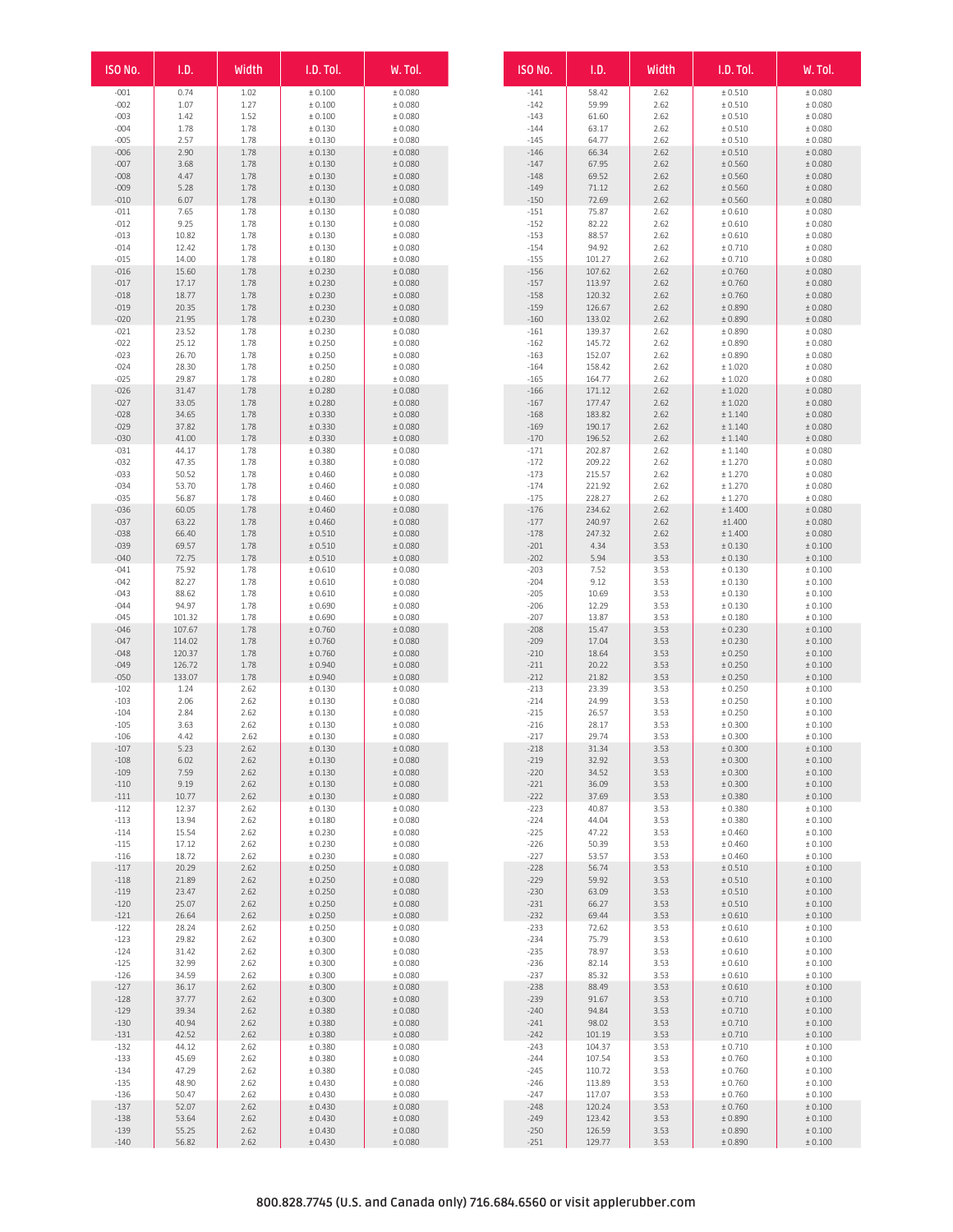| ISO NO.          | I.D.             | Width        | $I.D.$ Tol.        | W.Tol.             |
|------------------|------------------|--------------|--------------------|--------------------|
| $-252$           | 132.94           | 3.53         | ± 0.890            | ± 0.100            |
| $-253$           | 136.12           | 3.53         | ± 0.890            | ± 0.100            |
| $-254$           | 139.29           | 3.53         | ± 0.890            | ± 0.100            |
| $-255$           | 142.47           | 3.53         | ± 0.890            | ± 0.100            |
| $-256$<br>$-257$ | 145.64<br>148.82 | 3.53<br>3.53 | ± 0.890<br>± 0.890 | ± 0.100<br>± 0.100 |
| $-258$           | 151.99           | 3.53         | ± 0.890            | ± 0.100            |
| $-259$           | 158.34           | 3.53         | ± 1.020            | ± 0.100            |
| $-260$           | 164.69           | 3.53         | ± 1.020            | ± 0.100            |
| $-261$<br>$-262$ | 171.04<br>177.39 | 3.53<br>3.53 | ± 1.020<br>± 1.020 | ± 0.100<br>± 0.100 |
| $-263$           | 183.74           | 3.53         | ± 1.140            | $\pm$ 0.100        |
| $-264$           | 190.09           | 3.53         | ± 1.140            | ± 0.100            |
| $-265$           | 196.44           | 3.53         | ± 1.140            | $\pm$ 0.100        |
| $-266$<br>$-267$ | 202.79<br>209.14 | 3.53<br>3.53 | ± 1.140<br>± 1.270 | ± 0.100<br>± 0.100 |
| $-268$           | 215.49           | 3.53         | ± 1.270            | ± 0.100            |
| $-269$           | 221.84           | 3.53         | ± 1.270            | ± 0.100            |
| $-270$           | 228.19           | 3.53         | ± 1.270            | ± 0.100            |
| $-271$<br>$-272$ | 234.54<br>240.89 | 3.53<br>3.53 | ± 1.400<br>± 1.400 | ± 0.100<br>± 0.100 |
| $-273$           | 247.24           | 3.53         | ± 1.400            | ± 0.100            |
| $-274$           | 253.59           | 3.53         | ± 1.400            | ± 0.100            |
| $-275$           | 266.29           | 3.53         | ± 1.400<br>± 1.650 | ± 0.100            |
| $-276$<br>$-277$ | 278.99<br>291.69 | 3.53<br>3.53 | ± 1.650            | ± 0.100<br>± 0.100 |
| $-278$           | 304.39           | 3.53         | ± 1.650            | ± 0.100            |
| $-279$           | 329.79           | 3.53         | ± 1.650            | ± 0.100            |
| $-280$<br>$-281$ | 355.19           | 3.53<br>3.53 | ± 1.650<br>± 1.650 | ± 0.100            |
| $-282$           | 380.59<br>405.26 | 3.53         | ± 1.910            | ± 0.100<br>± 0.100 |
| $-283$           | 430.66           | 3.53         | ± 2.030            | ± 0.100            |
| $-284$           | 456.06           | 3.53         | ± 2.160            | ± 0.100            |
| $-309$<br>$-310$ | 10.46<br>12.07   | 5.33<br>5.33 | ± 0.130<br>± 0.130 | ± 0.130<br>± 0.130 |
| $-311$           | 13.64            | 5.33         | ± 0.180            | ± 0.130            |
| $-312$           | 15.24            | 5.33         | ± 0.230            | ± 0.130            |
| $-313$           | 16.81            | 5.33         | ± 0.230            | ± 0.130            |
| $-314$<br>$-315$ | 18.42<br>19.99   | 5.33<br>5.33 | ± 0.250<br>± 0.250 | ± 0.130<br>± 0.130 |
| $-316$           | 21.59            | 5.33         | ± 0.250            | ± 0.130            |
| $-317$           | 23.16            | 5.33         | ± 0.250            | ± 0.130            |
| $-318$           | 24.77            | 5.33         | ± 0.250            | ± 0.130            |
| $-319$<br>$-320$ | 26.34<br>27.94   | 5.33<br>5.33 | ± 0.250<br>± 0.300 | ± 0.130<br>± 0.130 |
| $-321$           | 29.51            | 5.33         | ± 0.300            | ± 0.130            |
| $-322$           | 31.12            | 5.33         | ± 0.300            | ± 0.130            |
| $-323$           | 32.69            | 5.33         | ± 0.300            | ± 0.130            |
| $-324$<br>$-325$ | 34.29<br>37.47   | 5.33<br>5.33 | ± 0.300<br>± 0.380 | ± 0.130<br>± 0.130 |
| $-326$           | 40.64            | 5.33         | ± 0.380            | ± 0.130            |
| -327             | 43.82            | 5.33         | ± 0.380            | ± 0.130            |
| $-328$<br>$-329$ | 46.99<br>50.17   | 5.33<br>5.33 | ± 0.380<br>± 0.460 | ± 0.130<br>± 0.130 |
| -330             | 53.34            | 5.33         | ± 0.460            | ± 0.130            |
| $-331$           | 56.52            | 5.33         | ± 0.460            | $+0.130$           |
| $-332$           | 59.69            | 5.33         | ± 0.460            | ± 0.130            |
| $-333$<br>$-334$ | 62.87<br>66.04   | 5.33<br>5.33 | ± 0.510<br>± 0.510 | ± 0.130<br>± 0.130 |
| $-335$           | 69.22            | 5.33         | ± 0.510            | ± 0.130            |
| -336             | 72.39            | 5.33         | ± 0.510            | ± 0.130            |
| -337             | 75.57            | 5.33         | ± 0.610            | ± 0.130            |
| -338<br>$-339$   | 78.74<br>81.92   | 5.33<br>5.33 | ± 0.610<br>± 0.610 | ± 0.130<br>± 0.130 |
| $-340$           | 85.09            | 5.33         | ± 0.610            | ± 0.130            |
| $-341$           | 88.27            | 5.33         | ± 0.610            | ± 0.130            |
| $-342$           | 91.44            | 5.33         | ± 0.710            | ± 0.130            |
| $-343$<br>-344   | 94.62<br>97.79   | 5.33<br>5.33 | ± 0.710<br>± 0.710 | ± 0.130<br>± 0.130 |
| -345             | 100.97           | 5.33         | ± 0.710            | ± 0.130            |
| -346             | 104.14           | 5.33         | ± 0.710            | ± 0.130            |
| $-347$           | 107.32           | 5.33         | ± 0.760            | ± 0.130            |
| $-348$<br>$-349$ | 110.49<br>113.67 | 5.33<br>5.33 | ± 0.760<br>± 0.760 | ± 0.130<br>± 0.130 |
| $-350$           | 116.84           | 5.33         | ± 0.760            | ± 0.130            |
| $-351$           | 120.02           | 5.33         | ± 0.760            | ± 0.130            |
| $-352$           | 123.19           | 5.33         | ± 0.760            | ± 0.130            |
| $-353$<br>$-354$ | 126.37<br>129.54 | 5.33<br>5.33 | ± 0.940<br>± 0.940 | ± 0.130<br>± 0.130 |
| -355             | 132.72           | 5.33         | ± 0.940            | ± 0.130            |
| -356             | 135.89           | 5.33         | ± 0.940            | ± 0.130            |
| $-357$<br>$-358$ | 139.07<br>142.24 | 5.33<br>5.33 | ± 0.940<br>± 0.940 | ± 0.130<br>± 0.130 |
| $-359$           | 145.42           | 5.33         | ± 0.940            | ± 0.130            |
| $-360$           | 148.59           | 5.33         | ± 0.940            | ± 0.130            |
| $-361$           | 151.77           | 5.33         | ± 0.940            | ± 0.130            |
| $-362$<br>$-363$ | 158.12<br>164.47 | 5.33<br>5.33 | ± 1.020<br>± 1.020 | ± 0.130<br>± 0.130 |
| $-364$           | 170.82           | 5.33         | ± 1.020            | ± 0.130            |

| ISO No.          | I.D.             | Width        | I.D. Tol.          | W. Tol.            |
|------------------|------------------|--------------|--------------------|--------------------|
| $-365$           | 177.17           | 5.33         | $\pm$ 1.020        | $\pm$ 0.130        |
| $-366$           | 183.52           | 5.33         | ± 1.140            | ± 0.130            |
| $-367$           | 189.87           | 5.33         | ± 1.140            | ± 0.130            |
| $-368$           | 196.22           | 5.33         | ± 1.140            | ± 0.130            |
| $-369$           | 202.57           | 5.33         | ± 1.140            | ± 0.130            |
| $-370$           | 208.92           | 5.33         | ± 1.270            | ± 0.130            |
| $-371$           | 215.27           | 5.33         | ± 1.270            | ± 0.130            |
| $-372$           | 221.62           | 5.33         | ± 1.270            | ± 0.130            |
| $-373$           | 227.97           | 5.33         | ± 1.270            | ± 0.130            |
| $-374$<br>$-375$ | 234.32<br>240.67 | 5.33<br>5.33 | ± 1.400<br>± 1.400 | ± 0.130<br>± 0.130 |
| $-376$           | 247.02           | 5.33         | ± 1.400            | ± 0.130            |
| $-377$           | 253.37           | 5.33         | ± 1.400            | ± 0.130            |
| $-378$           | 266.07           | 5.33         | ± 1.520            | ± 0.130            |
| $-379$           | 278.77           | 5.33         | ± 1.520            | ± 0.130            |
| $-380$           | 291.47           | 5.33         | ± 1.650            | ± 0.130            |
| $-381$           | 304.17           | 5.33         | ± 1.650            | ± 0.130            |
| $-382$<br>$-383$ | 329.57           | 5.33         | ± 1.650            | ± 0.130<br>± 0.130 |
| $-384$           | 354.97<br>380.37 | 5.33<br>5.33 | ± 1.780<br>± 1.780 | ± 0.130            |
| $-385$           | 405.26           | 5.33         | ± 1.910            | ± 0.130            |
| $-386$           | 430.66           | 5.33         | ± 2.030            | ± 0.130            |
| $-387$           | 456.06           | 5.33         | ± 2.160            | ± 0.130            |
| $-388$           | 481.46           | 5.33         | ± 2.290            | ± 0.130            |
| $-389$           | 506.86           | 5.33         | ± 2.410            | ± 0.130            |
| $-390$           | 532.26           | 5.33         | ± 2.410            | ± 0.130            |
| $-391$<br>$-392$ | 557.66           | 5.33         | ± 2.540<br>± 2.670 | ± 0.130<br>± 0.130 |
| $-393$           | 582.68<br>608.08 | 5.33<br>5.33 | ± 2.790            | ± 0.130            |
| $-394$           | 633.48           | 5.33         | ± 2.920            | ± 0.130            |
| $-395$           | 658.88           | 5.33         | ± 3.050            | ± 0.130            |
| $-425$           | 113.67           | 6.99         | ± 0.840            | ± 0.150            |
| $-426$           | 116.84           | 6.99         | ± 0.840            | ± 0.150            |
| $-427$           | 120.02           | 6.99         | ± 0.840            | ± 0.150            |
| $-428$           | 123.19           | 6.99         | ± 0.840            | ± 0.150            |
| $-429$<br>$-430$ | 126.37           | 6.99<br>6.99 | ± 0.940            | ± 0.150<br>± 0.150 |
| $-431$           | 129.54<br>132.72 | 6.99         | ± 0.940<br>± 0.940 | ± 0.150            |
| $-432$           | 135.89           | 6.99         | ± 0.940            | ± 0.150            |
| $-433$           | 139.07           | 6.99         | ± 0.940            | ± 0.150            |
| $-434$           | 142.24           | 6.99         | ± 0.940            | ± 0.150            |
| $-435$           | 145.42           | 6.99         | ± 0.940            | ± 0.150            |
| $-436$           | 148.59           | 6.99         | ± 0.940            | ± 0.150            |
| $-437$<br>$-438$ | 151.77<br>158.12 | 6.99         | ± 0.940            | ± 0.150<br>± 0.150 |
| $-439$           | 164.47           | 6.99<br>6.99 | ± 1.020<br>± 1.020 | ± 0.150            |
| $-440$           | 170.82           | 6.99         | ± 1.020            | ± 0.150            |
| $-441$           | 177.17           | 6.99         | ± 1.020            | ± 0.150            |
| $-442$           | 183.52           | 6.99         | ± 1.140            | ± 0.150            |
| $-443$           | 189.87           | 6.99         | ± 1.140            | ± 0.150            |
| $-444$           | 196.22           | 6.99         | ± 1.140            | ± 0.150            |
| $-445$           | 202.57           | 6.99         | ± 1.140            | ± 0.150            |
| $-446$<br>$-447$ | 215.27<br>227.97 | 6.99<br>6.99 | ± 1.400<br>± 1.400 | ± 0.150<br>± 0.150 |
| $-448$           | 240.67           | 6.99         | ± 1.400            | ± 0.150            |
| $-449$           | 253.37           | 6.99         | ± 1.400            | ± 0.150            |
| $-450$           | 266.07           | 6.99         | ± 1.520            | ± 0.150            |
| $-451$           | 278.77           | 6.99         | ± 1.520            | ± 0.150            |
| $-452$           | 291.47           | 6.99         | ± 1.520            | ± 0.150            |
| $-453$<br>$-454$ | 304.17           | 6.99         | ± 1.520<br>± 1.520 | ± 0.150            |
| $-455$           | 316.87<br>329.57 | 6.99<br>6.99 | ± 1.520            | ± 0.150<br>± 0.150 |
| $-456$           | 342.27           | 6.99         | ± 1.780            | ± 0.150            |
| $-457$           | 354.97           | 6.99         | ± 1.780            | ± 0.150            |
| $-458$           | 367.67           | 6.99         | ± 1.780            | ± 0.150            |
| $-459$           | 380.37           | 6.99         | ± 1.780            | ± 0.150            |
| $-460$           | 393.07           | 6.99         | ± 1.780            | ± 0.150            |
| $-461$           | 405.26           | 6.99         | ± 1.910            | ± 0.150            |
| $-462$<br>$-463$ | 417.96<br>430.66 | 6.99<br>6.99 | ± 1.910<br>± 2.030 | ± 0.150<br>± 0.150 |
| $-464$           | 443.36           | 6.99         | ± 2.160            | ± 0.150            |
| $-465$           | 456.06           | 6.99         | ± 2.160            | ± 0.150            |
| $-466$           | 468.76           | 6.99         | ± 2.160            | ± 0.150            |
| $-467$           | 481.46           | 6.99         | ± 2.290            | ± 0.150            |
| $-468$           | 494.16           | 6.99         | ± 2.290            | ± 0.150            |
| $-469$           | 506.86           | 6.99         | ± 2.410            | ± 0.150            |
| $-470$<br>$-471$ | 532.26<br>557.66 | 6.99<br>6.99 | ± 2.410<br>± 2.540 | ± 0.150<br>± 0.150 |
| $-472$           | 582.68           | 6.99         | ± 2.670            | ± 0.150            |
| $-473$           | 608.08           | 6.99         | ± 2.790            | ± 0.150            |
| -474             | 633.48           | 6.99         | ± 2.920            | ± 0.150            |
| $-475$           | 658.88           | 6.99         | ± 3.050            | ± 0.150            |